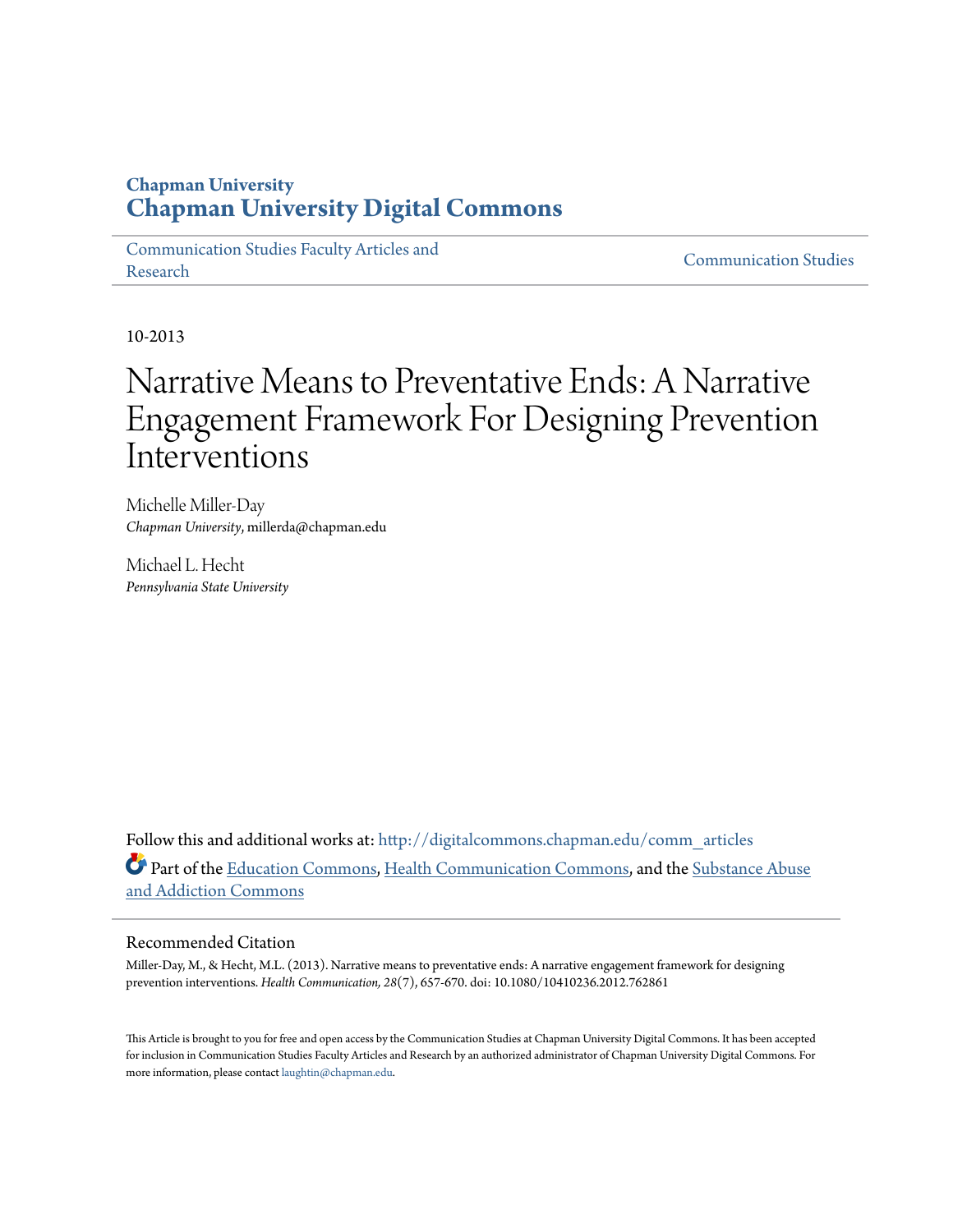# Narrative Means to Preventative Ends: A Narrative Engagement Framework For Designing Prevention Interventions

## **Comments**

This is a pre-copy-editing, author-produced PDF of an article accepted for publication in *Health Communication*, volume 28, issue 7, 2013 following peer review. The definitive publisher-authenticated version is available online at [DOI: 10.1080/10410236.2012.762861](http://dx.doi.org/10.1080/10410236.2012.762861).

**Copyright** Routledge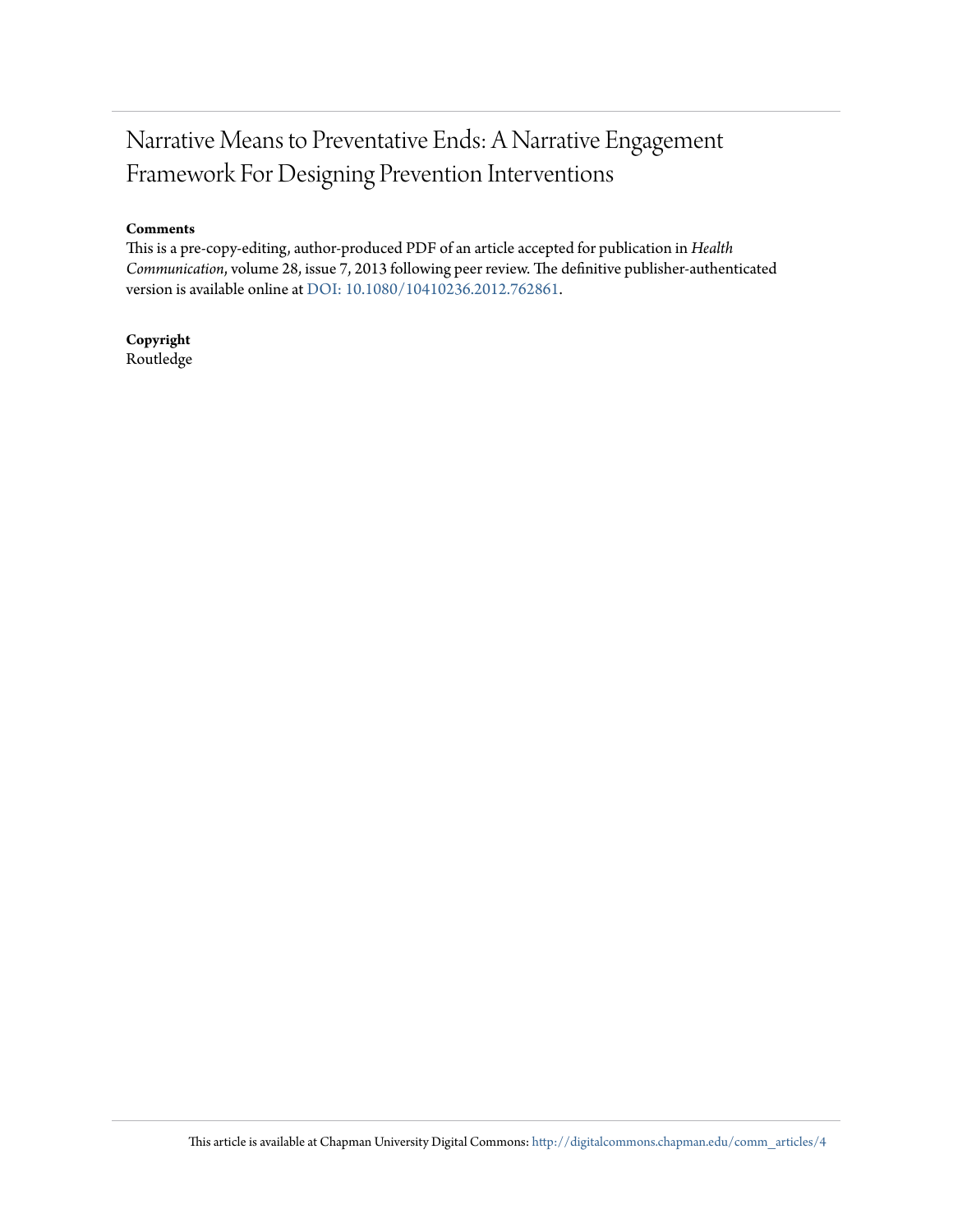

# NIH Public Access

**Author Manuscript**

Health Commun. Author manuscript; available in PMC 2014 October 01.

## Published in final edited form as:

Health Commun. 2013 October ; 28(7): 657–670. doi:10.1080/10410236.2012.762861.

# **Narrative Means to Preventative Ends: A Narrative Engagement Framework for Designing Prevention Interventions**

**Michelle Miller-Day** and Chapman University

**Michael L. Hecht** Pennsylvania State University

# **Abstract**

This paper describes a *Narrative Engagement Framework (NEF)* for guiding communicationbased prevention efforts. This framework suggests that personal narratives have distinctive capabilities in prevention. The paper discusses the concept of narrative, links narrative to prevention, and discusses the central role of youth in developing narrative interventions. As illustration, the authors describe how the NEF is applied in the *keepin' it REAL* adolescent drug prevention curriculum, pose theoretical directions, and offer suggestions for future work in prevention communication.

> My cousin once took me to a party with her and she told me that I couldn't leave until she left cuz she drove me there and they started like drinking and stuff and I was like "I'm leaving." She said "You can't leave because I drove you here." So I went and walked home. (Female, 7<sup>th</sup> grade)

This story was shared by an adolescent girl during her health class where she was taking part in a lesson from the *keepin' it REAL* drug prevention curriculum. The lesson for that day focused on teaching strategies for resisting drug offers and what her story—her narrative accomplished was to connect in a consequential manner the actions, characters, and plot with her personal history as well as with the lesson. For those of us communicating prevention messages, this reflects our goal of creating messages so that recipients will see themselves as engaged and connected in a personally relevant and meaningful way (Campbell & Babrow, 2004; Lee, Hecht, Miller-Day, & Elek, 2011). Creating this type of involvement is not as easy as it sounds and it is particularly difficult for health communicators who wish to change the story of adolescent substance use. In universal drug prevention programs, the audience is often youth whose experience with illicit substances ranges from none to significant, thus, providing a challenge for presenting prevention messages in a way that is personally relevant or meaningful to adolescents all along this continuum of experience.

One way to appeal to a range of personal experiences is to employ personal narratives in message design (Hecht & Miller-Day, 2007; Hecht & Miller-Day, 2010; Mann, Hecht, & Valentine, 1988; Miller, 1998; Miller-Day & Hecht, 2012; Miller, Hecht, & Stiff, 1998; Miller-Rassulo, 1992; Miller-Rassulo & Hecht, 1988). This is the foundation of the keepin' *it REAL curriculum*, a drug prevention curriculum implemented in  $7<sup>th</sup>$  grade classrooms in 45 countries, reaching more than 2 million youth each year (Hecht & Miller-Day, 2010). The curriculum was founded on a "from kids-through kids-to kids approach" that relies on

Address correspondence to Michelle Miller-Day, Communication Studies, Chapman University, One University Drive, Orange, CA 92866. millerda@chapman.edu.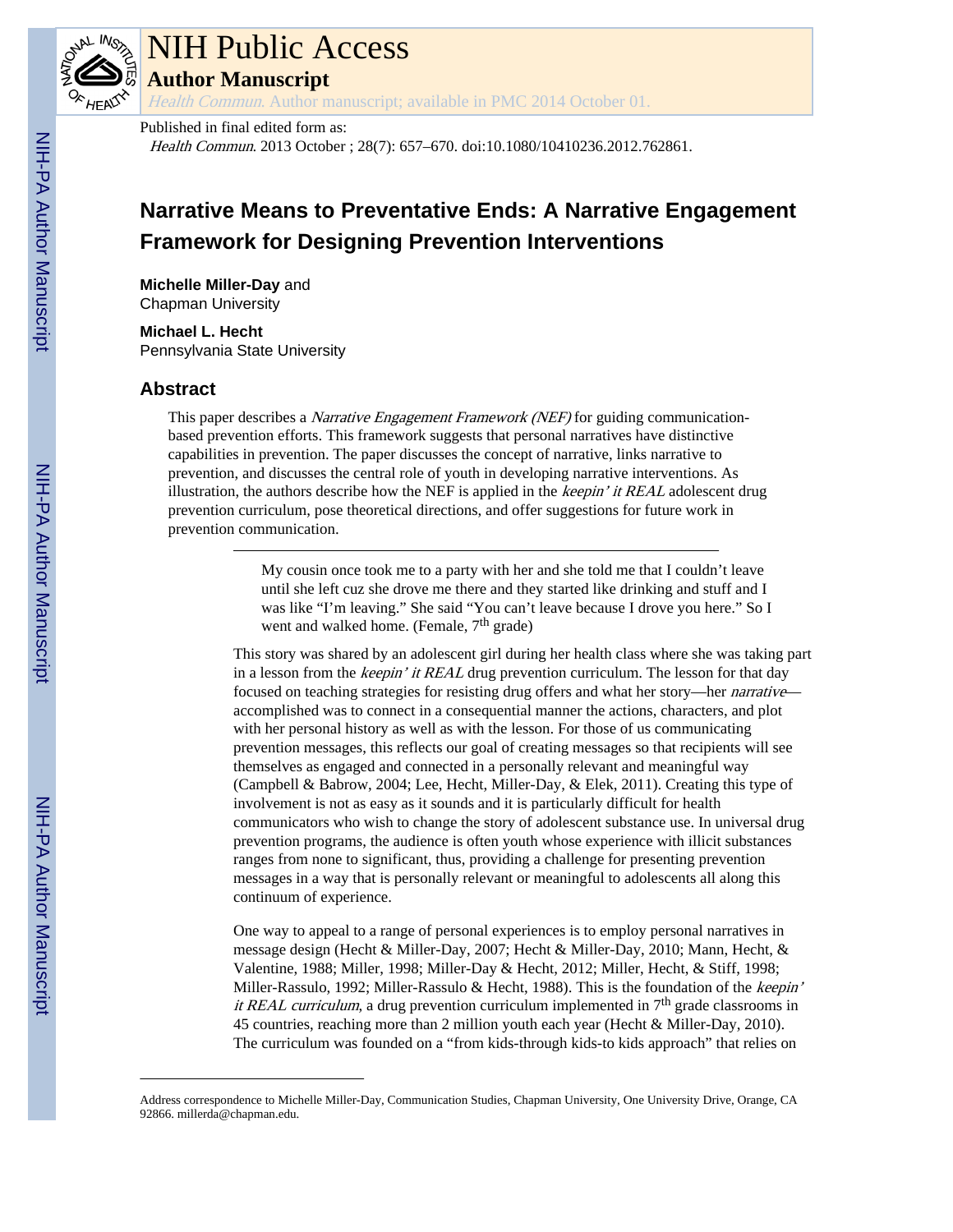the examination of youth narratives to inform implementation design and message development. The underlying assumption is that adolescents make substance use decisions based on the narrative storylines available to them (socially, locally, and personally) and that they embrace stories that cohere and resonate with their experiences (Hecht & Miller-Day, 2009). Thus, the stories kids tell about drugs reveal how they see drugs and drug use, the choices they make, as well as what can be done to influence them to make healthy choices (Alberts, Hecht, Miller-Rassulo, & Krizek, 1992; Hecht & Miller-Day, 2009; Pettigrew, Miller-Day, Hecht, & Krieger, 2011). Exposure to health messages created from these narratives heightens youth identification with the program content, overcomes resistance, and enhances the personal relevance of these messages to the message recipients (Hecht, Corman, & Miller-Rassulo, 1993; Hecht & Miller-Day, 2010; Miller, Alberts, Hecht, Trost, & Krizek, 2000; Miller-Rassulo & Hecht, 1988).

This paper describes the narrative engagement framework (NEF) that has guided much of our work in developing the *keepin' it REAL* prevention curriculum. This is a conceptual framework; that is, a system of concepts, assumptions, and beliefs that has informed and guided our research (Robson, 2002). This framework may be useful to others in developing narrative health interventions. Similar to work done by others more recently such as Kreuter et al. (2007), the basic assumption that drives this framework is that narratives have distinctive capabilities in prevention. To support this assumption, we begin by discussing the concept of narrative, linking this to narrative prevention, describing our specific narrative approach to adolescent substance use prevention, posing theoretical directions for this work, and finally offering suggestions for future work in prevention communication.

# **What is Narrative?**

The appeal of narrative lies in the pervasive nature of this kind of discourse in everyday life. Narrative is a way of thinking as well as a pervasive, transcultural mode of communication through which people organize information and experiences of the world (White, 1981). Most people are familiar with telling and hearing stories because it is a basic mode of human interaction and thought (Kreuter et al., 2007). As Barthes (1975) stated, "nowhere have there been a people without narrative" (p. 79). Individuals engage their social world in a narrative mode and that social worlds are comprised of a set of stories from which we choose, and constantly re-create, our lives (Fisher, 1987; Polkinghorne, 1988, 1995). Narrative and story are terms used interchangeably in this paper.

A narrative approach positions human beings as storytelling animals and narrative as the means by which we make sense of our experiences and ourselves, organize and understand events, and recount experiences (Clandinin & Connelly, 2004; Langellier, 1989) and there are multiple conceptualizations in the research literature of what constitutes a narrative. According to Moen (2008), a narrative is "a story that tells a sequence of events that is significant for the narrator or her or his audience" (p. 60). Polkinghorne (1995) defines narrative as "stories used to describe human action…that include a combined succession of incidents into a unified episode" (p. 7). While Kreuter et al. (2007) define narrative as "a representation of connected events and characters that has an identifiable structure, is bounded in space and time, and contains implicit or explicit messages about the topic being addressed" (p. 222). Our work predates much of this work, but has been informed by it across the years. For our work, dating from 1988 to the present (see for example, Hecht et al., 1993; Miller-Rassulo, 1992; Miller-Rassulo & Hecht, 1988), we have integrated key dimensions of narrative across a number of conceptualizations, defining narrative as talk organized around significant or consequential experiences, with characters undertaking some action (Russell & Lucaruello, 1992), within a context (Connelly & Clandinin, 1990), with implicit or explicit beginning and end points (Gergen & Gergen, 1988), and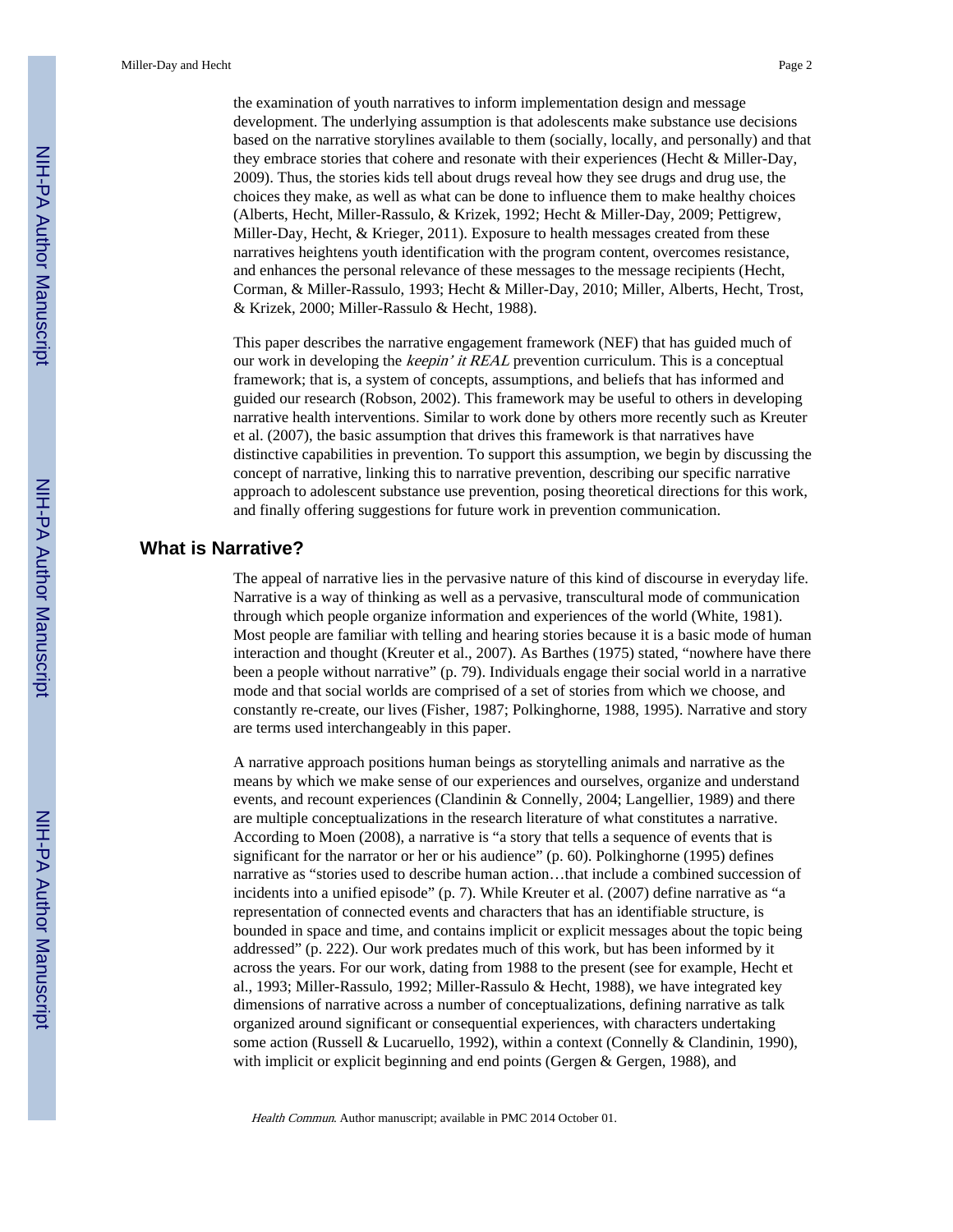significance for the narrator or her or his audience. This definition, we believe, highlights the active role of characters, intentionality, and the contextual nature of narrative.

Based on this definition, narratives may be seen as linguistic constructions of significant experiences. They are internally formulated, but conveyed by telling or writing the storied narrative. It is important to acknowledge that in health prevention, narratives can be fiction such as in educational entertainment efforts (e.g., Bae, 2008) and nonfiction such as in alcoholics anonymous (e.g., Pollner & Stein, 1996) and can be communicated in 1st and 3rd person.

There is evidence that first person narratives might be most effective in impacting health outcomes. In a meta-analysis of narrative interventions conducted by Winterbottom, Bekker, Connera, and Mooney (2008), the authors discovered that studies employing first person narratives (i.e., those told using "I" or "me") in prevention twice as likely to find an effect as those studies employing no narrative or third person narrative (i.e., those told about other people's experiences) evidence. First person narrative is sometimes in the form of testimony. Testimony documents the first hand experiences of a single individual from that person's perspective. For example, an account of an individual's experience that is conveyed in the first person; for example, "I just stood at the party and carrying my red cup. The apple juice I put in it looked like beer to the others." Felman and Laub (1992) describe testimony as a statement that bears witness to an individual's experience.

Definitions of testimony differ across academic fields. In the field of rhetorical studies, a testimony is conceptualized as "a person's account of an event or state of affairs "(Crowley & Hawhee, 2008). This is broad definition which can subsume testimony as defined in other fields. For example, legal testimony is defined more specifically as "a form of evidence that is obtained from a witness who makes a solemn statement or declaration of fact" drawing from their own observation, knowledge, and recollection (West Group, 2002). In religious contexts the term "testify" or "to give one's testimony' typically refers to the story of how one entered into a religion or to bear witness to their beliefs in their everyday lives. In advertising, testimonials are accounts from an agreeable or credible person about a specific product or item (Shimp, Wood, & Smarandescu, 2007). Whether defining testimony in the context of the law, religion, or advertising, testimony serves as a form of interpersonal influence where a person accepts information from another person as a form of evidence testimonial evidence (Burnkrant & Cousineau, 1975).

However, first person narrative messages in interventions do not have to be delivered as testimonials. There are a variety of ways to communicate narrative messages. While narrative may be testimonial (stories illustrating first-hand personal experience), they also may take the form of dramatizations of personal narratives, perhaps reflecting what has happened to the narrator OR to other individuals in their lives such as friends, neighbors, or family members. Additionally, narratives might be reflected in role play scenarios excerpted verbatim from personal experiences or in the form of a composite narrative (summarizing similar experiences into a composite storyline). Personal narratives or first person narratives, then, take many forms. We turn, next, to a discussion of how these narrative forms might be used to develop prevention messages.

## **Narrative Health Message Strategies**

Traditionally, prevention information had been presented in didactic ways to educate and persuade audiences. This message strategy, however, proved ineffective in promoting health in problematic domains such as youth drug use (Tobler et al., 2000). As a result, more recently, narrative forms of communication are being implemented effectively in reducing risk and promoting healthy alternatives for problems such as sexually transmitted infection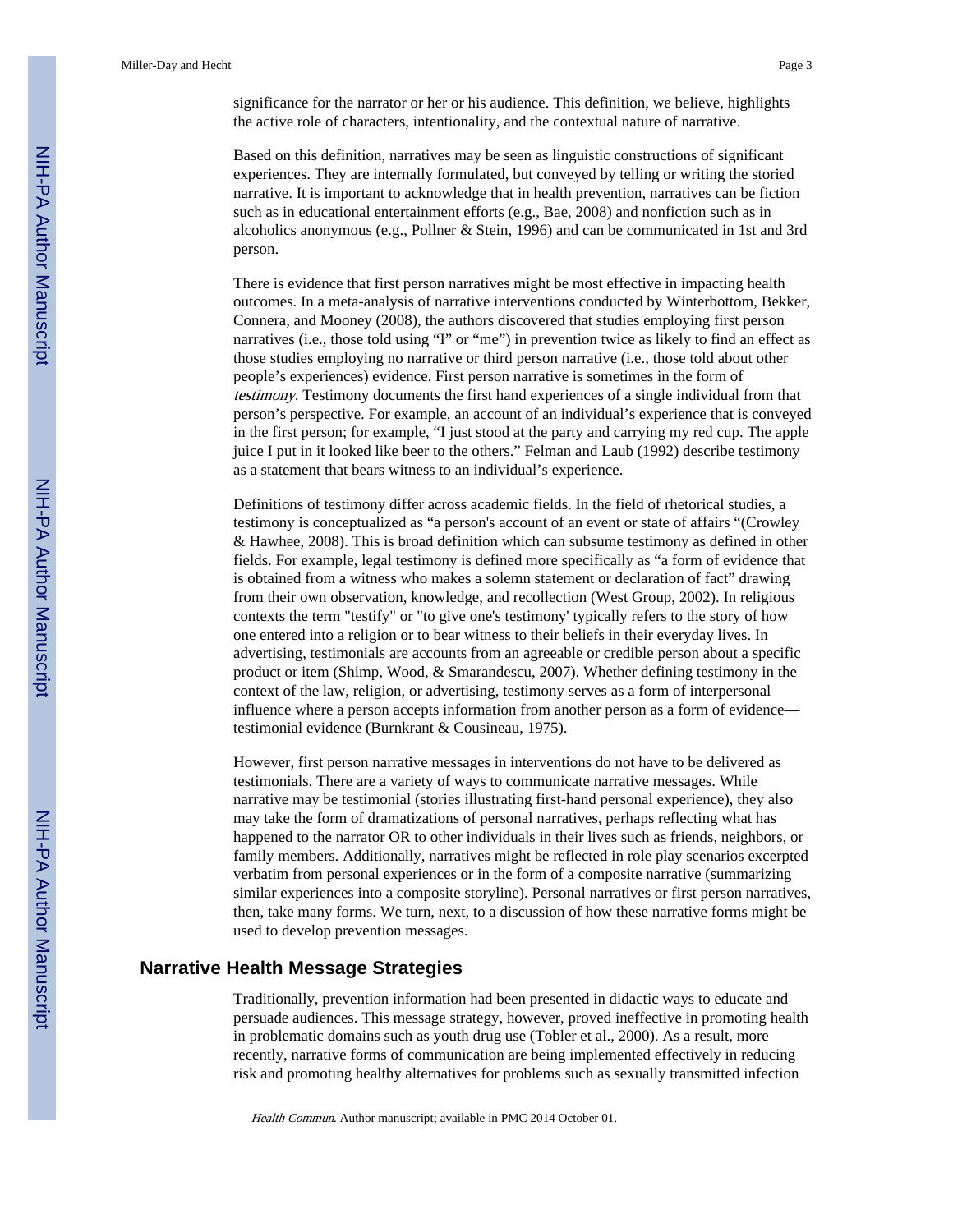prevention (Kiene & Barta, 2003) and cancer (Kreuter et al., 2008; Larkey & Gonzalez, 2007; Larkey, Lopez, Minnal, & Gonzalez, 2009; Larson, Woloshin, & Schwartz, Welch, 2005). For example, Epstein, Thomson, Collins, and Pancella (2009) reported that content regarding drug addiction embedded within a narrative storyline proved to have substantial short term gains in knowledge about drug addiction for African American youth. Kiene and Barta's (2003) study of college students revealed that viewing a narrative video about two individuals living with HIV scored higher on perceived ability to practice safe sex than viewing a slide show alone or receiving no intervention. Hopfer (2012) compared narrative and statistical evidence designed to persuade women to get an HPV vaccine and, after controlling for HPV knowledge and sexual activity, her narrative intervention significantly increased vaccine self-efficacy, intent, and actual inoculation over and above the statistical messages alone. Additionally, a soap opera radio program designed to promote HIV/AIDS awareness in Tanzania and increase contraception was successful in increasing overall approval of contraceptive use in the target population and was the source of referral for twenty-five percent of new patients and health clinics in the country (Rogers et al., 1999). As these studies suggest, narrative approaches to prevention can be consequential.

In contrast to the more experiential and descriptive nature of narrative are traditional nonnarrative messages such as expository and didactic styles of communication. While both narrative and non-narrative forms of communication can convey the same prevention message, didactic messages are about logic and argument, and are structured around a move from premises to conclusions, providing empirical "truths." In contrast, a narrative model highlights description, explanation, sensitivity to personal experience, moving from identifying patterns to identifying relationships among patterned events (Bruner, 1986) and does so "by representing a sequence of connected events, characters, and consequences, not by presenting and defending arguments about how and why to achieve or avoid those consequences" (Kreuter et al., 2007, p. 222). In the past few decades researchers have had an increased interest in the stories humans tell. The "narrative turn" in the social sciences (Charon & Montelo, 2002; Herman, Jahn, & Ryan, 2005; Hinyard & Kreuter, 2007) reflects an emphasis on the desire to describe and explain human experience through stories.

Narratives are particularly useful health messages because of the populations they enable us to reach. Hopfer and Clippard (2011) identify five qualities of narrative messages that make them particularly promising for health interventions. Narrative messages can:

Overcome resistance toward the advocated health behavior

Engage less involved audiences

Reach low knowledge audiences

Render complex information comprehensible

Ground messages in the cultures and experiences of the target audience.

As articulated by Kreuter et al. (2007), because narratives tend to be concrete presentations of the lived experience of others, it may be more difficult to discount them. People may generalize from narrative testimony even when not typical (Strange & Leung, 1999), perhaps because of its vividness (Taylor & Thompson, 1982).

It is clear, then, that narratives are emerging as a prominent strategy for health message design. Previous theory helps specify a conceptual definition of narrative and demonstrates effects across domains of health promotion. What is less clear, however, is why narrative messages are so effective.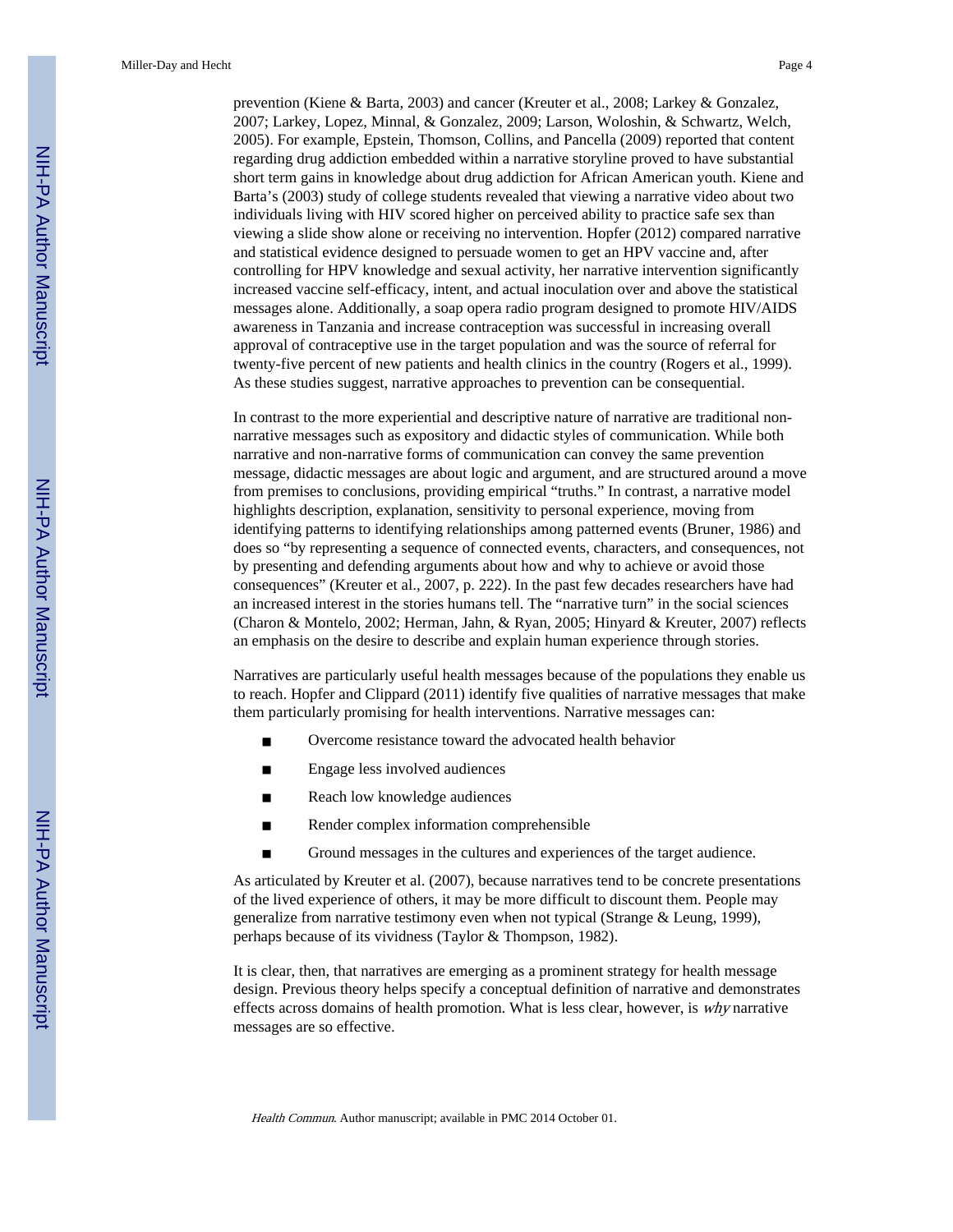## **A Narrative Engagement Framework for Prevention Message Design**

Embracing the narrative turn, we describe the Narrative Engagement Framework that has guided our work for the past thirty years. Reinforcing the theorizing of others such as Krueter et al. (2007), this framework asserts that narratives are central to prevention efforts because they enhance narrative knowledge, promote engagement, and provide mental and behavioral models.

#### **Narrative knowledge**

As seen above, narratives are, themselves, one of two general forms of health information knowledge, with the other form being didactic (Kreiswirth, 2000). As we have seen, narrative not only enhances one's ability to identify commonalities among experiences, but enhances one's capacity to link those common patterns with other salient factors to construct holistic mental models. Indeed, the strength of narrative is that it enhances the human capacity to construct mental models (Murphy, Wilde, Ogden, Barnard, & Calder, 2009) and can be a significant site for individual learning (Goodson & Gill, 2010). We call this quality of narrative messages, narrative knowledge.

In designing health messages, we articulate three goals based on the audiences' preexisting narrative knowledge. We start by defining the construct of "mental models" to represent variations in knowledge. A mental model is a representation of the world around us, the relationships between its various parts, and a person's intuitive perception about his or her own acts and their consequences in that world (Byrne, 2005). A mental model can represent a "possibility" and may shape cognition and decision-making (Johnson-Laird, 2006). This mental model approach is, to our knowledge, unique from other theoretical frameworks of narrative but draws on similar ideas. For example, those utilizing a more cognitive perspective might conceptualize these models as scripts (Whitney, Smelser, & Baltes, 2001).

By presenting new narrative knowledge we strive for: (1) mental model building to develop new mental models for those with no pre-existing narrative, (2) mental model change for those whose narrative runs counter to our prevention goals, and if we believe the audience already holds narratives favorable to our goal, and (3) mental model maintenance, in which narrative knowledge fits into and confirms existing mental models. Fortunately, narrative health messages appeal to a range of experiences and thus, can serve to reinforce or "restory" existing mental models.

In our drug prevention efforts, we define the term mental model as the personal, internal representations of reality that adolescents use to generate expectations and guide decisionmaking as it relates to substances and substance use. Adolescents in our target audience are typically young enough that most have not experimented with illicit substances and are in the process of developing new mental models (scripts) pertaining to substance use. It is our contention that providing new narrative knowledge will assist in instantiating resistance efficacy scripts that may last during their adolescent years.

This viewpoint is supported by exemplification theory's (Zillmann, 1999) suggestion that the formation and modification of beliefs about phenomena are based, at least in part, on exposure to various experiences. Some experiences or amalgams of experiences then serve as exemplars that function as surrogates for other direct personal experiences. In exemplification theory, narrative is conceptualized as a form of an exemplar which serves as a type of evidence distinct from didactic evidence (Hopfer, 2012; Hopfer & Clippard, 2011). Each form may communicate similar information about an issue, but from different perspectives. As Zillmann and Brosius (2000) suggest: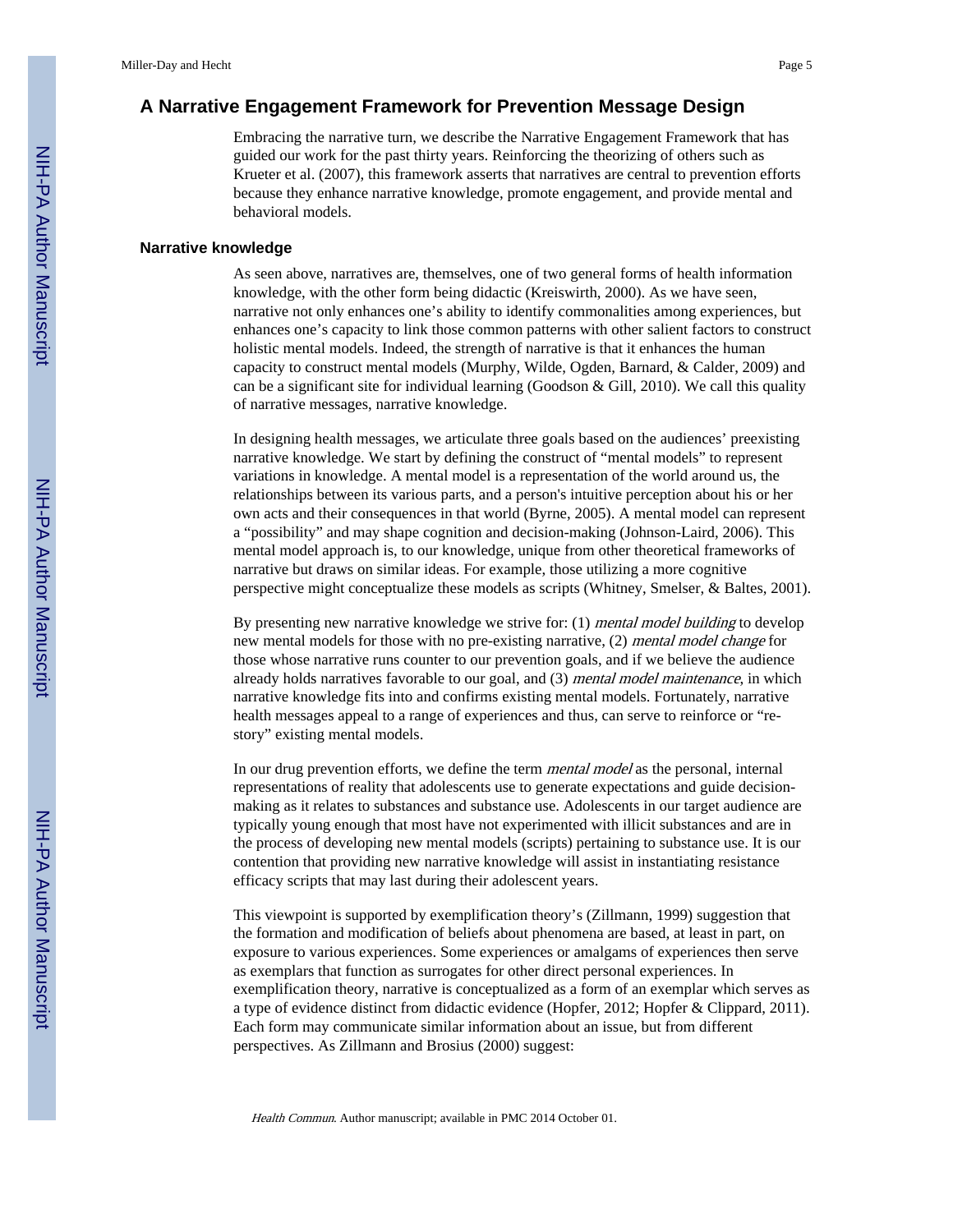As segments of pertinent experience that are stored in memory, exemplars provide samplings of information about past occurrences that foster dispositions and ultimately direct behavior toward similar occurrences on later encounter. (p.vii)

Krueter et al. (2007) argue that, unlike statistical evidence, which may be abstract, narratives are grounded in concrete personal experiences that may be seen as more realistic and may be more difficult to discount. Moreover, there is evidence that people tend to generalize from a narrative exemplar even when the narrative is not considered typical (Hamill, Wilson, & Nisbett, 1980; Strange & Leung, 1999). We turn, next, to a discussion a second type of model, behavioral model, to explain the power of narrative messages.

#### **Behavioral modeling**

A second explanation for the effects of narratives is their ability to provide behavioral models for health behavior change (Bandura, 1977; Larkey & Hecht, 2010; Robillard & Larkey, 2009). While mental models are people's views of the world and of themselves in it (Johnson-Laird, 2006), behavioral modeling involves learning new behaviors by observation (Bandura, 1982, 2002). These new ways of behaving, like mental models, can then be incorporated into an existing repertoire, change the repertoire, or create a new one. A long history of research supports the efficacy of this strategy (Glik, Nowak, Valente, Sapsis, & Martin, 2002; Smith, Downs, & Witte, 2007).

It appears that narratives are particularly adept at providing these behavioral models. There are many studies that have provided evidence for the use of narrative to enhance modeling of social behavior, including the effective Tanzanian radio soap opera "Twende na Wakati" that included two characters designed to model sexual health practices and family planning. According to Rogers et al. (1999), after listening to the experiences of these characters and their story, listeners reported an increased sense of their own ability to acquire and use contraceptives, an increase in strategies directed at family planning, and increased interspousal communication in regards to family planning. Berkley-Patton, Goggin, Liston, Bradley-Ewing, and Neville (2009) also reported that employing characters to model targeted health behaviors is highly effective in HIV prevention interventions. It is clear, however, that not all narrative models are equally effective. We turn next, to the construct of engagement to account for these variations.

The NEF suggests that the reason narrative messages provide such effective behavioral models and serve to create and modify mental models is that they have the potential to engage audience members more thoroughly than didactic messages. Didactic messages may provide models by talking about them. Stories, however, are intrinsically behavioral models because they demonstrate how characters participate in situations to resolve problems through action and, at the same time, provide mental models (e.g., narrative knowledge) by engaging systematic processing (Moyer-Guse, 2008; Slater & Rouner, 2002). NEF postulates that engagement with these models leads to more substantial and longer lasting change.

It is important to note that while narratives may be useful for modeling efficacious behaviors; a personal narrative may not inherently be a "role model story." Role-model stories are widely used in prevention, tailoring narratives to depict experiences of an individual modeling health-risk reduction behaviors (Berkley-Patton et al., 2009; Lauby, Smith, Stark, Person, & Adams, 2000). Firsthand experience and personal testimony do not always serve to model efficacious behavior. Narratives can also illustrate what has not worked or, as one student described his narrative in our work, it "gives an example of an epic fail."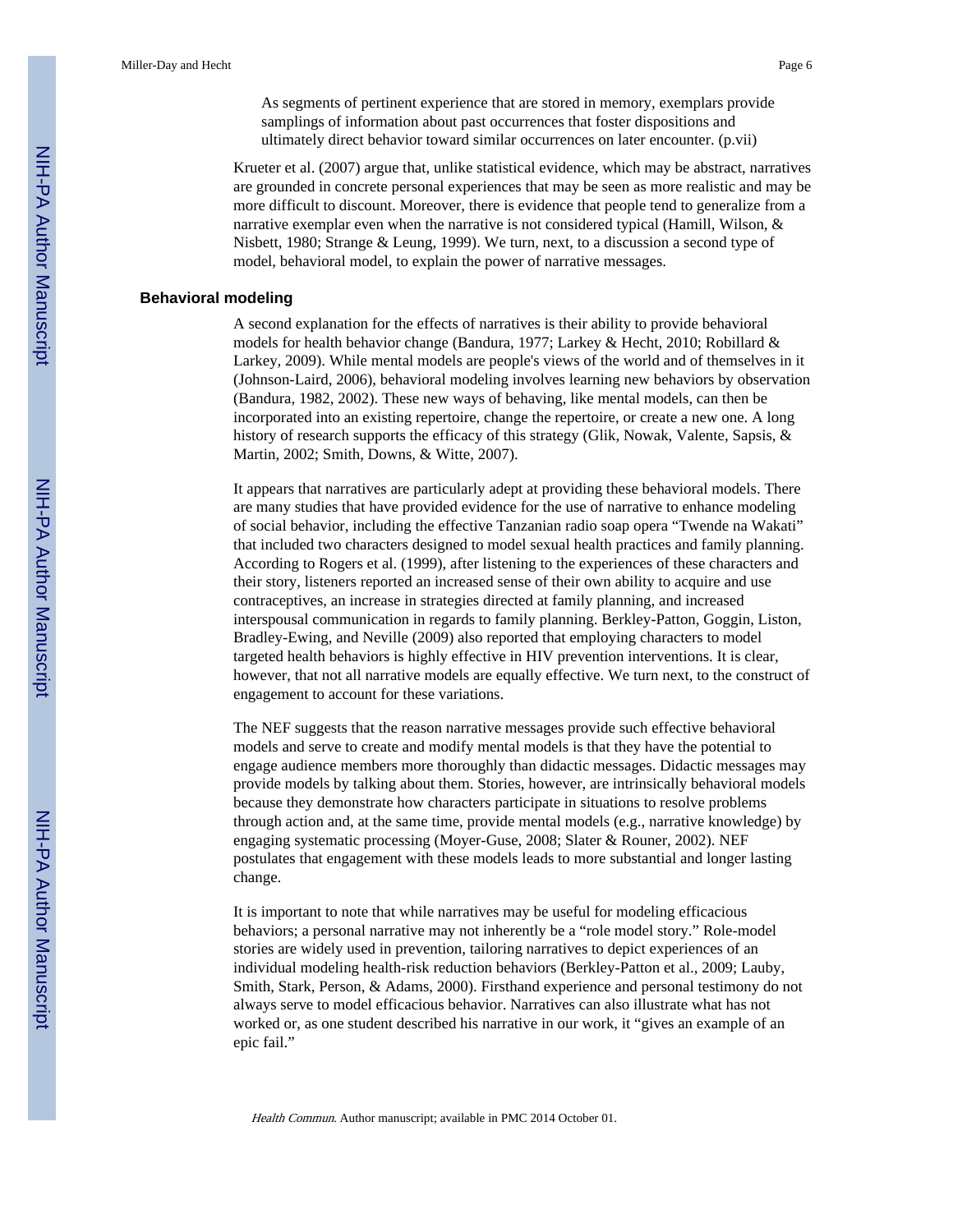Thus, modeling, by itself, may not be adequate to produce change. The creation of new mental and behavioral models—new possibilities—may not be effective without a receiver being engaged with narrative messages that promote prosocial behaviors. Audiences must connect with the narrative message so that there is motivation to model certain behaviors and adjust mental constructions. We turn next to what we see as the motivational element in the narrative engagement explanation—engagement.

#### **Engagement**

We believe that the core element of narrative force is the ability to engage an audience (Green, Strange, & Brock, 2002; Hecht et al., 1993; Lee et al., 2011; Miller et al., 1998; Miller-Rassulo & Hecht, 1988). In contrast to more didactic forms, narrative messages have the potential to involve audiences emotionally as well as cognitively, shaping feelings as well as mental models. As a result, engagement with narrative messages is the central concept for understanding message effects (Lee et al., 2011; Roser, 1990; Slater & Rouner, 2002; Vorderer, 1993; Wirth, 2006).

Drama and film theorists suggest that plot and character make up two major components that lead audience members to engage in a narrative and identify with characters and situations in the story (Kinkaid, 2002; Miller et al., 2000; Moyer-Guse, 2008; Smith et al., 2007). In turn, a sense of engagement with plot and character motivates an audience toward insight and action (Klaver, 1995; Miller et al., 2000; Schrank & Engels, 1981; Slater & Rouner, 2002; Slater, Rouner, & Long, 2006). Thus, engagement may play a prominent role in audience members' behavioral change, with these perceptions mediating the effects of health messages on outcomes (Lee et al., 2011).

On the most basic level, one considers engagement the intensity of attention to the message (Green et al., 2002). However, engagement denotes a type of association and connection with the message that goes beyond merely attending to it (Green & Brock, 2000; Green, 2006). An audience member can be involved in the story emotionally, as well, attending to the message in a heightened state of arousal. For further discussion of this distinction see Lee et al. (2011).

In addition to cognitive attention and emotional involvement, an audience may personally connect with health messages delivered in narrative form (Lee et al., 2011). This personal connection with a story refers to the degree to which audience members feel similar to a character presented in narrative health message (Cohen, 2001; Liebes & Katz, 1990; Slater & Rouner, 2002; Slater et al., 2006). Feeling "at one" with both the characters and the action presented in the narrative can lead to the unity of experience indicated by engagement (Miller et al., 1998; Miller-Day, 2008a). Yet, even if an audience member does not have direct personal experience with a phenomenon or feel "at one" with characters, a story may still resonate and create connection if the narrative connects the audience to a larger sociocultural narrative; that is, if an audience member believes the characters or action in a narrative "rings true" based on their observation of others (Fisher, 1989). Additionally, audience members may connect characters and behaviors to larger socially constructed messages they have recalled from other media messages (e.g., parties are more fun with alcohol). In short, narratives have the potential to be both reflective and constitutive of experience, engender engagement, and guide behavior.

Based on this reasoning we argue that narrative engagement<sup>1</sup> consists of four elements: interest, realism, identification, and transportation (Lee et al., 2011). On the most basic

<sup>&</sup>lt;sup>1</sup>We focus on informational engagement in this paper. Emotional engagement, while also important, requires a different set of theoretical axioms in our opinion.

Health Commun. Author manuscript; available in PMC 2014 October 01.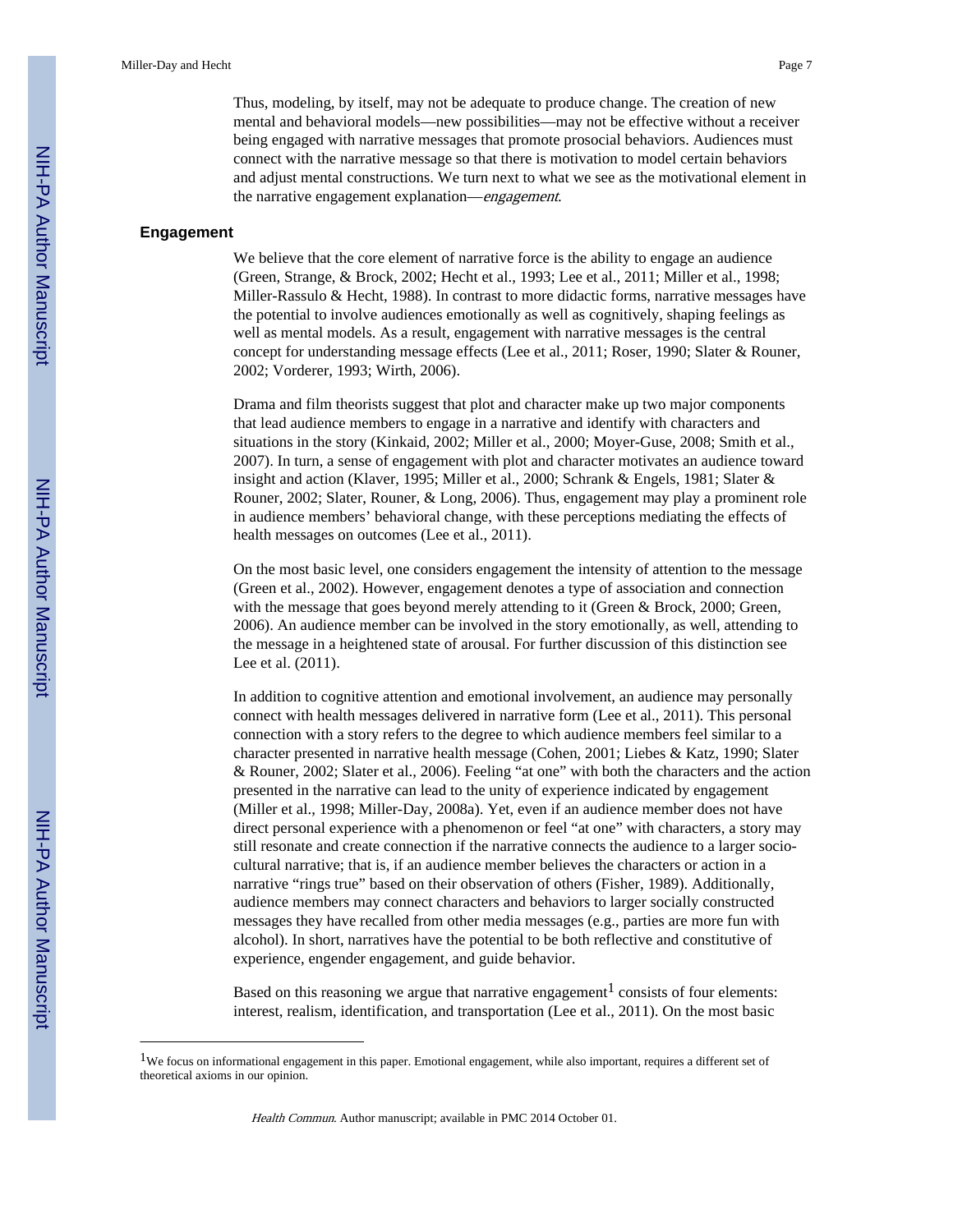level, one must attend to a message for it to have an impact. Audience members will not "engage" a performance that bores them (Miller-Day, 2008a; Roser, 1990; Winstron & Cupchik, 1992). As noted above, attention can vary in intensity, a construct we label interest.

At the next level we are concerned with involvement with the message. Beyond capturing our interest, we are concerned with the degree of connection and association to a narrative. According to drama and narrative theories reviewed above, involvement is typically with plot and/or character(s). This suggested to us that there are two types of involvement, realism or involvement with plot and *identification* or involvement with characters.

Audiences disengage when they perceive health messages to be unrealistic and engage with those they perceive to be realistic and believable (Slater et al., 2006; Wilson & Busselle, 2004). Realism provides models that lead audiences to mimic the thoughts and actions of characters (plot), with more authentic models leading to more effective vicarious learning (see social cognitive theory, Bandura, 2002; Beltramini, 1988; Miller et al., 1998).

Involvement also includes identification or the degree to which audience members feel similar to or feeling at one with characters (Cohen, 2001; Lee et al., 2011; Liebes & Katz, 1990; Miller et al., 1998; Slater & Rouner, 2002; Slater et al., 2006) and includes both cognitive and emotional empathy (Cohen, 2001). Larkey and Hecht (2010) argue that narrative engagement is essentially a "process of developing a sense of self through narratives, about making sense of experience, and about expressing these identities and interpretation through social interaction" (p. 118). In the literature on performance, audience members' identification appears to act as a prerequisite to gaining insight into characters (Schrank & Engels, 1981). Furthermore, identification, in the form of perceived similarity between audience members and characters, plays a significant role in the influence of a narrative message on the audiences' attitudes or behaviors (Bandura, 2002; Slater & Rouner, 2002).

Others have argued that a third level of engagement is possible and label this transportation or the degree of absorption into the narrative (Green 2006; Green & Brock, 2000). Elsewhere we argue that transportation denotes a fundamentally different experience because it involves decentering and imagining oneself within the story (Lee et al., 2011). Whereas transportation denotes a cognitive or emotional shift from one's state of consciousness, we conceptualize engagement as attending and attaching to a message. Engagement does not imply projecting oneself into the message or being "transported," emotionally or intellectually, to some other state of consciousness.

When we consider these elements together, we argue that identification, interest, and realism are positively, perhaps even monotonically, related to effects (the greater each element, the greater the effect) while transportation may be curvilinearly related. We believe that there is an ideal or maximal level of transportation, with too little meaning a disconnect from the message and too much resulting in immersion in the story but not the health message. Thus, we argue that transportation is not only conceptually distinct, but, like Green, Garst, and Brock (2004) contend, transportation should not prove as crucial to educational health messages since audiences may not reach adequately deep levels of narrative transportation due to their short-length and overtly persuasive nature. Indeed, in the scholarly literature in general, there is considerable debate about the relationship between identification and transportation (Busselle & Bilandzic, 2008; Tal-Or & Cohen, 2010). As a result, we focused on interest, realism, and identification and use the Lee et al. (2011) definitions of these terms:

**•** An interested message recipient is paying attention to the message.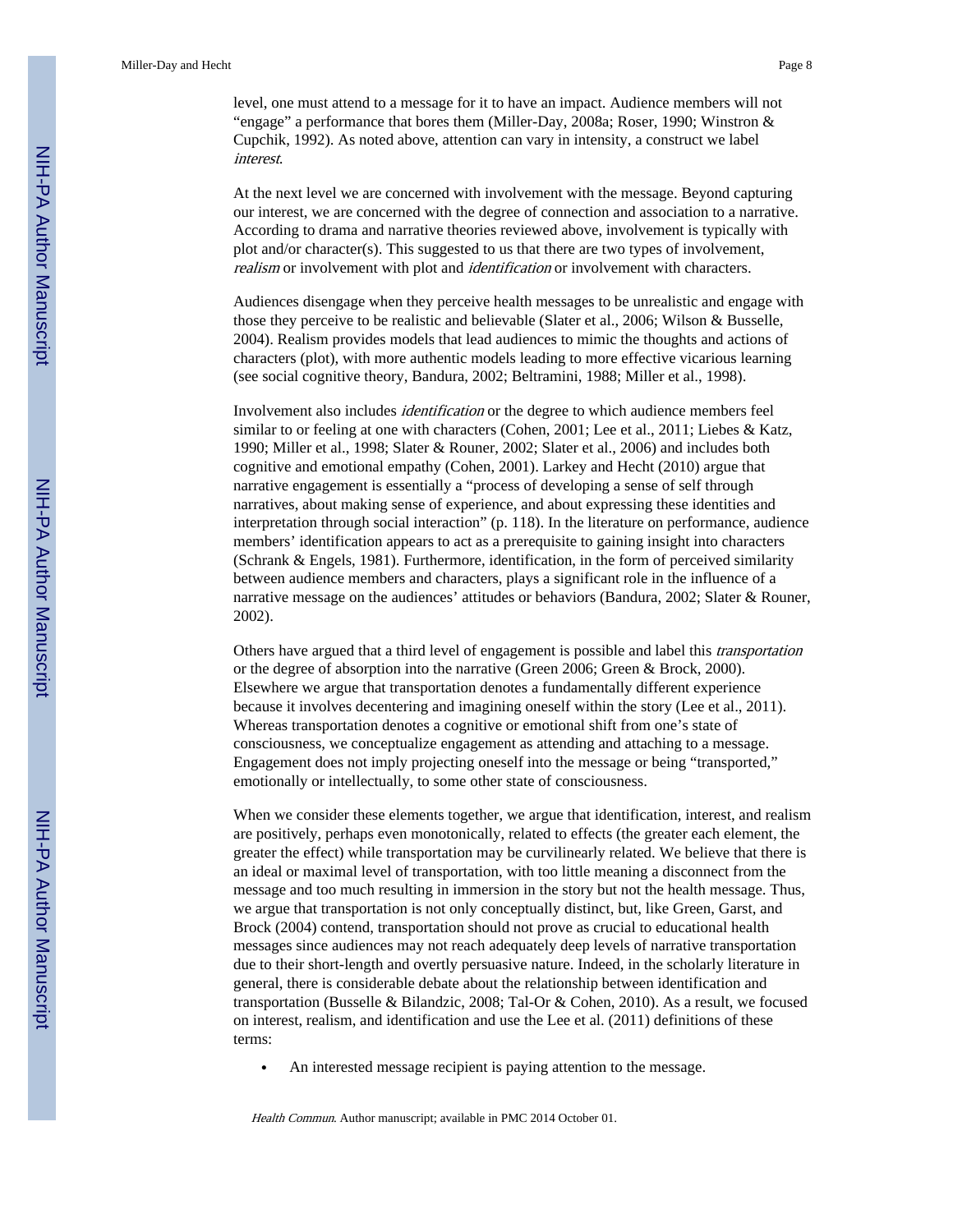- **•** An involved message recipient sees themselves as connecting to the plot (realism) and characters (identification) in the message.
- **•** A transported message recipient sees themselves as paying attention and actively immersed or absorbed into the message or moved to some other reality or mind state.

Finally, we argue that narrative engagement causes social proliferation (Larkey & Hecht, 2010; Southwell & Yzer, 2007). Effective narratives will be discussed with peers, family and others. Rather than conceptualizing these discussions as "contagion," as it is by some in prevention science, we argue that proliferation is inherently part of the successful narrative process (i.e., if they are engaged they are likely to talk about the messages) and such interpersonal communication about the narrative messages may reinforce desirable behavior changes (Galavotti, Pappas-DeLuca, & Lansky, 2001; Hutchinson & Wheeler, 2006; Salmon, 2001). The processes of social proliferation would differ depending on what content is discussed, the valence of the discussion, and with whom it is discussed. This suggests, to us, examination of diffusion of narratives through social networks, research we hope to conduct in the near future.

The Narrative Engagement Framework for prevention has guided the development of the keepin' it REAL (kiR) drug prevention curriculum. kiR is now the most widely disseminated program of its kind in the work with evaluations of this curriculum providing preliminary support for the utility of this framework and suggesting theoretical directions. Specifically, this approach has led us to certain beliefs.

We believe that the larger socio-cultural narrative of drugs and adolescent drug use in the United States is pervasive, but can be altered with effective narrative intervention. We believe youth should have agency in shaping this intervention, "re-storying" drugs and drug use for themselves and for their peers. We also believe that youth involvement with narratives can take two forms. First, by involving youth in developing prevention messages we believe those messages are more engaging and, as a result, more effective in imparting knowledge and behavior models that promote healthy choices. In this sense, youth are involved in developing the narrative content to engage a broader youth audience. Second, we believe that involving youth in the process of creating their own narratives is, in itself, a prevention strategy. Here, narrative creation is a form of action that promotes healthy choices. While the first sense of narrative involvement is focused on the content of the messages that youth create for other youth, the second focuses more on effects the *process* of creating narratives has on the youth who create the messages. We will discuss each of these forms of narrative involvement.

#### **Youth Creating** *keepin' it REAL***'s Narrative Messages**

A large segment of our narrative work has been devoted to a culturally grounded (Hecht & Krieger, 2006) or culture-centric approach (Larkey & Hecht, 2010) to health message design. The foundation of this approach is that narratives expressed by members of a target group regarding their personal experiences (with drug offers, refusals, use, and drugs in their communities) ground health promotion messages so that they are more fully culturally representative and meaningful to the broader target audience. We define culture as code, conversation, and community (Hecht, Jackson, & Ribeau, 2003; Philipsen, 1987). Code denotes the aspect of culture that carries a system of rules and meanings. Conversation describes culture as a way of interacting, while community denotes membership, each of which can be represented in shared narratives of a cultural group (Larkey & Hecht, 2010). The term *cultural grounding* refers to the process of identifying cultural texts and developing culture-centric messages by and for a cultural group (Hecht & Krieger, 2006).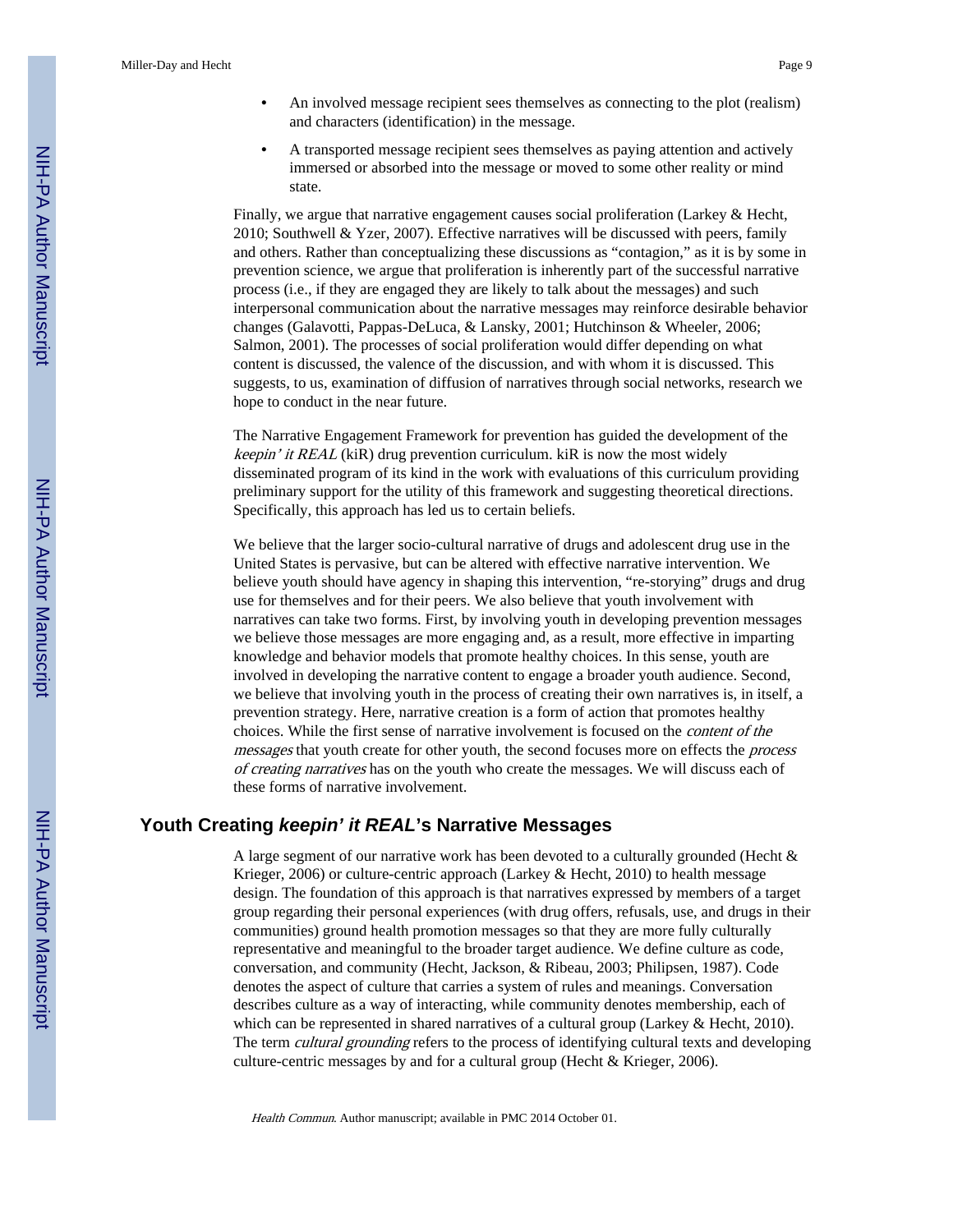Cultural grounding is accomplished through an iterative process (see Figure 1) by which we: (1) collect and analyze adolescent narratives of drug resistance and drug use experiences, (2) translate those narratives into culturally grounded health prevention messages that are incorporated into the keepin' it REAL curriculum by integrating them into role-play scenarios, student produced DVDs, and narrative discussions, and (3) involve youth and other community members in the design and creation of messages for their peers (see Colby et al., in press; Miller et al., 2000). Beyond being the source of narratives, actively involving students has included a youth advisory panel, production of curriculum videos, and development of booster media messages. We should note that when we first started it was our goal to develop a *method* for creating health messages rather than a specific health message. The success of keepin' it REAL, however, focused attention on the specific health message (i.e., the curriculum), rather than the process.

#### **Collecting and analyzing narratives**

The first step in developing our narrative intervention was collecting and analyzing adolescent narratives about drugs, drug offers, drug refusals, drug use, and the perceptions of the "culture of drugs" in adolescents' communities. From this process, in both urban and rural communities, we learned directly from adolescents about their lives and the everyday experiences that influenced their drug use decisions. When evaluating these accounts, we examined within and across narratives to identify linked stories (common plotlines and patterned experiences) (Burck, 2005). Across developmental age, race, and urban, suburban, and rural contexts, our work has found surprising consistency in the resistance strategy stories of adolescents (Alberts, Miller-Rassulo, & Hecht, 1991; Alberts et al., 1992; Hecht, Alberts, & Miller-Rassulo, 1992; Pettigrew, Miller-Day, Krieger, & Hecht, 2011), reflecting the refuse, explain, avoid, and leave (REAL) strategies central to the curriculum. These narratives have also been valuable for understanding the broader socio-cultural stories of drugs and drug use (Krizek, Hecht, & Miller-Rassulo, 1993), adolescents' motivations to use or not use alcohol or other drugs (Barnett & Miller, 2001), linkages among personal identity and normative beliefs about substance use (Miller, 1999; Miller-Day & Barnett, 2004; Pettigrew et al., 2011), and gaining insight into the role of parental communication in adolescent drug resistance (Miller-Day, 2002; Miller-Day, 2005; Miller-Day, 2008b; Miller-Day & Dodd, 2004).

From this process we have learned that narratives bring to the fore the interpretive dimension of knowledge (Bruner, 1986, 1990, 2004; Polkinghorne, 1988, 1995). By assessing adolescents' narrative accounts of drugs and drug use in their social contexts, it has been possible to obtain information not only about adolescents' experiences with substances, but also about the specific ways in which they constructed and interpreted those experiences. Hence, we then endeavored to represent the vast range of experiences while addressing common and exemplar accounts within our narrative set as the basis for designing our intervention.

#### **Translating and designing narrative health messages**

The next step is to translate this narrative research into health promotion messages. The translational process we employ starts with a focus on the personal narratives of youth regarding their experiences with substances and then employs advisory teams of adolescents (youth advisory council; youth video development teams), educators (educator focus group participants), and others stakeholders (e.g., school district prevention coordinators) who help us form messages to invoke personal meanings for the adolescent audience and to maximize engagement (e.g., making it as realistic, interesting, and identifiable as possible). The resulting messages tend to highlight first person testimony, dramatizations of first person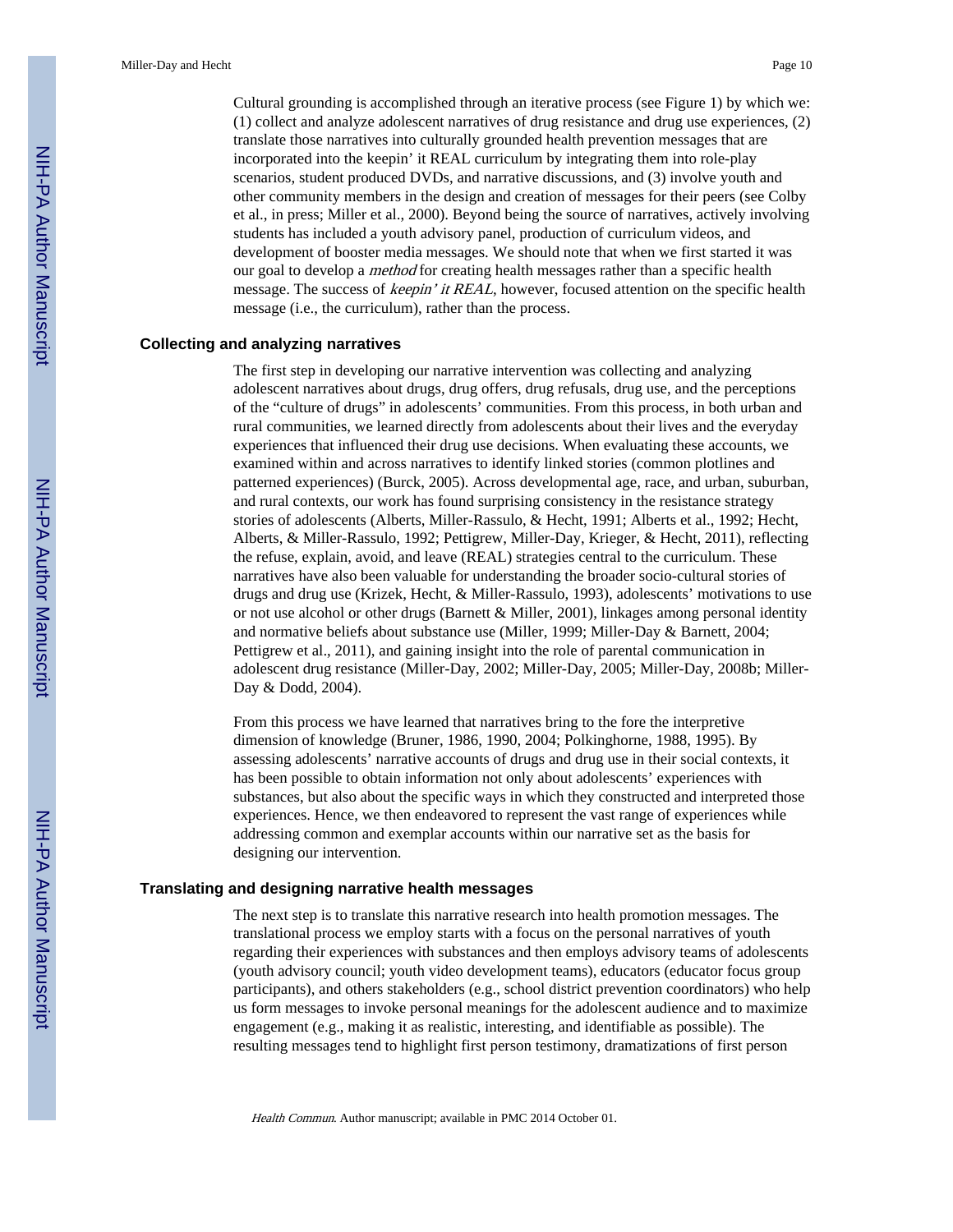accounts, and reflect nonfictional characters. Then we "center" these messages within individual lessons of a substance abuse prevention curriculum.

There are three primary ways in which we weave narrative messages into our lessons: (1) student-produced videos, (2) classroom-based discussions, and (3) role play scenarios. Student-produced videos use personal narratives to explain the main constructs by illustrating and identifying characters (who is in the scene), setting (where and when is it occurring), action (what is happening), and conflict (what is the tension in the scene), and what skill will be practiced and reinforced. These narrative messages provide knowledge and behavior models that frame the lesson. Discussions are then used to amplify the information and provide personal relevance to students. During discussion, teacher and student personal narratives are exchanged. Finally, role play scenarios serve to provide students with the opportunity to practice the skills they are learning such as refusal efficacy and are particularly effective for reinforcing prosocial behavioral skills (Alfano et al., 2009; Cormier & Nurius, 2008).

#### **Student produced narrative videos**

To ensure that students have agency in "storying" the youth experience, high school students conceptualize, script, produce, and edit videos to introduce the overall curriculum and model the four resistance strategies emphasized in the curriculum. The narrative framework serves to assist youth in creating more intentional practice and move beyond problematic identity stories (demonizing drug users and drug offers) to preferred ways of being as agentic and competent communicators. These videos are intended to teach norms, impart narrative knowledge, and enhance general socio-emotional competence through providing knowledge and behavioral models. High school students are chosen to create messages for the middle school audience as "near peers." It is clear that involving peers in prevention is an effective strategy (Lockspeiser, O'Sullivan, Teherani, & Muller, 2006; McDonald & Grove, 2001; Pettigrew, Miller-Day, Krieger, & Hecht, 2012; Rashid, Sobowale, & Gore, 2011; Tobler et al., 2000; Valente, Hoffman, Ritt-Olson, Lichtman, & Johnson, 2003). The use of peers in delivery enhances identification with the health message and reinforces the message through continued contact. Peer educators also serve as positive role models, potentially embodying the health messages communicated. This is congruent with a variety of theories including social learning theory, social inoculation theory, role theory, differential association theory, subcultural theories, and dissemination of innovations theory (Turner & Shepherd 2000). Near-peers are defined as highly similar to a target social group but may be a few years older and may be particularly effective peer educators (McDonald & Grove, 2001). Owing to the need for messenger-based credibility, near peers may be seen as more credible because they have previously been through a drug education program or have had more exposure to substance use (McDonald & Grove, 2001). Near peers or those similar but of slightly older/higher status may be seen as more credible than either peers or teachers because they have recently lived the experience of the target group (Lockspeiser et al., 2006; Rashid et al., 2011).

During the process of message development, the high school student producers received training in *keepin' it REAL*, including prototypical or possible settings, characters, actions, conflicts, activities, and resolutions that were reflected in the larger corpus of the adolescent narratives from formative research. They are coached by teachers and video consultants. From these, four different narrative videos are conceptualized, scripted, and produced. The videos investigate and represent prototypical narratives, but are also testaments to the students' urge to construct novel scenarios from what might be considered typical in everyday substance-related encounters. Sample videos can be accessed through [www.kir.psu.edu.](http://www.kir.psu.edu)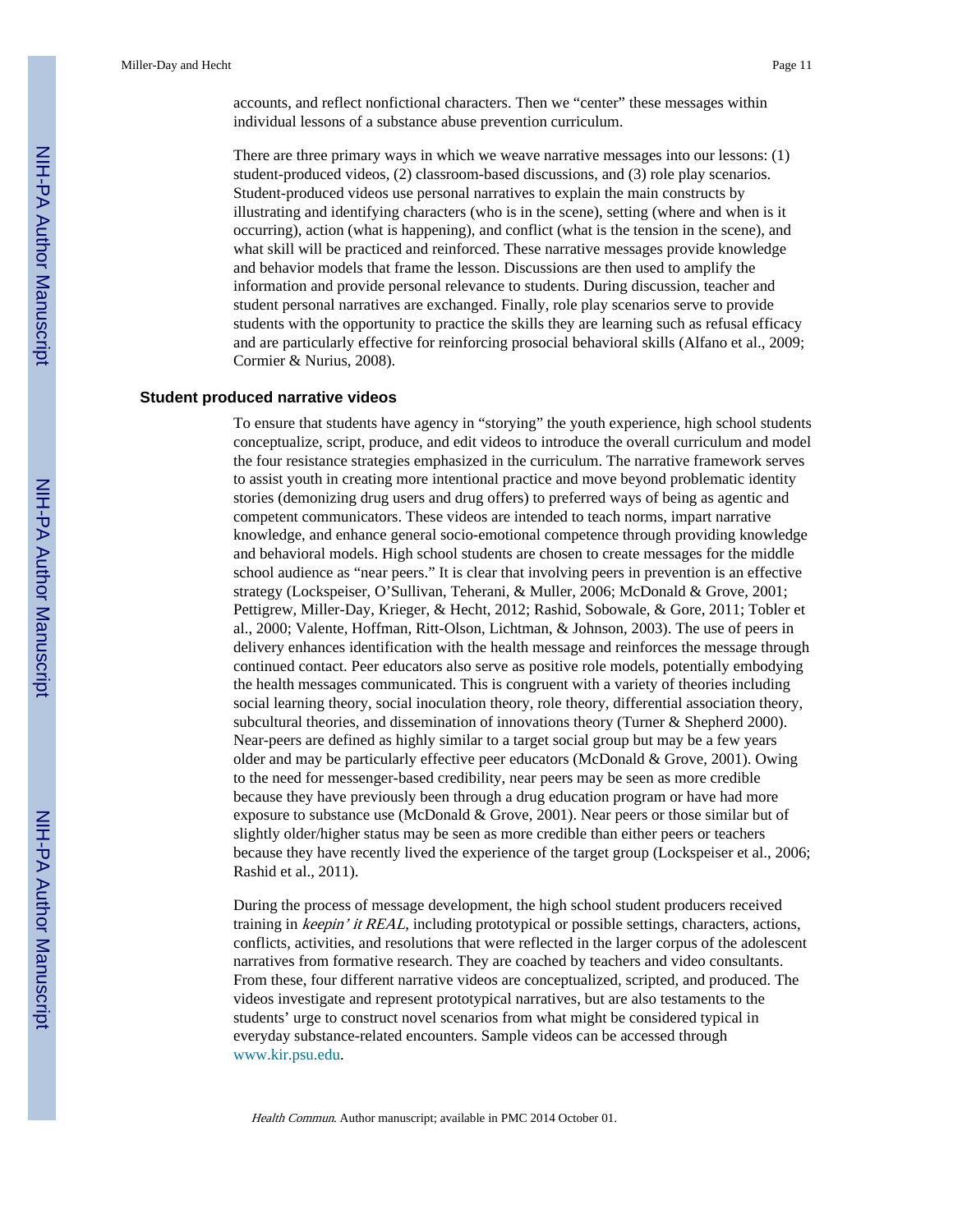#### **Class discussions**

To facilitate the processing of the narrative messages, classroom-based discussions are designed to permit youth to have agency in telling *their own personal and locally-based* stories. We have found that sharing and listening to personal and locally-based narratives of drugs heighten youth's engagement in the message, provide exemplars for modeling and increase narrative knowledge. The classroom-based discussions highlight the role of human agency in the struggle for the creation of new norms and new ways of interacting which may, over time create new understanding of the ways youth might think about and make decisions regarding substance use. For example, in the excerpt reported at the beginning of this paper, this 7<sup>th</sup> grade student participated in a classroom-based discussion of the refusal strategy "leave." Her account illustrated a possible scenario others her age might encounter (no ride home when in an uncomfortable situation) along with an agentic solution offered by the youth narrator (walked home). This is not to say that solutions are always generalizable across contexts and for all students, but these stories offer possible outcomes and allow listeners to envision different possible levels of agency, constructing new mental models and new possibilities (Marcus, 1996; Oyserman & Marcus, 1990). The narrative accounts youth share in the classroom are not only summations of the past; they also implicate interpretations and evaluations of the past as well as future prescriptions and commitments. This may be particularly so in the retelling of transgressive events, such as someone using illicit substances and breaking the law, because these events require justification and tend to initiate a search for meaning (Bruner, 1990).

Finally, role play scenarios are written from our narrative research to provide practice and public commitment (Trapp, Peel, & Ward, 1995) for the newly acquired skills. Prior studies show that role play has been used as an effective teaching method (DeNeve  $\&$  Heppener, 1997; Lane & Rollnik, 2005; Nestel & Tierney, 2007). Role play allows time to practice communication skills prior to the actual communication setting, and as a consequence, rehearsals of role play scenarios may build students' efficacy (Washbush & Gosenpud, 1995) to perform desirable behaviors that they learned from the role play.

#### **Does it work?**

The narrative engagement approach predicts that the keepin' it REAL narrative messages work through enhancing identification, realism, and interest, and moderately transporting participants. Our hypothesized effects are presented in Figure 2. Unfortunately, to-date we have only partially been able to test this model. But, what do we currently know?

First, we have learned that viewing a "full dose" of the curriculum videos, by itself, appears adequate to reduce drug use. We reasoned that students viewing at least four videos received a full dose. Since the introductory video taught all four skills, viewing that and at least three others of the refuse, explain, avoid, and leave sequence (REAL lessons 4, 5, 6, and 7 of the full set of 10) exposed them to all refusal skills, norms, and other socio-emotional competencies. A quasi-experimental design was utilized to test this hypothesis since, to date, we have not been able to conduct an experiment varying video dosage. Our analyses indicate that, consistent with our hypothesis, exposure to a full dose of narrative messages reduces substance use among middle school (12–14 year old) youth (Warren et al., 2006). Second, we developed an instrument to measure the identification, realism, and interest dimensions of engagement (Lee et al., 2011). Space limitations and questions about the compatibility of transportation measures (Green & Brock, 2000) have precluded a full test of the model. However, in two separate analyses we have found that identification appears to be the key dimension (Lee et al. 2011; Shin, Miller-Day, Hecht, Graham, & Raup-Krieger, 2012). It may be, however, that identification works through or because the videos are interesting and realistic. Future research is needed to test this assumption and the hypothesized curvilinear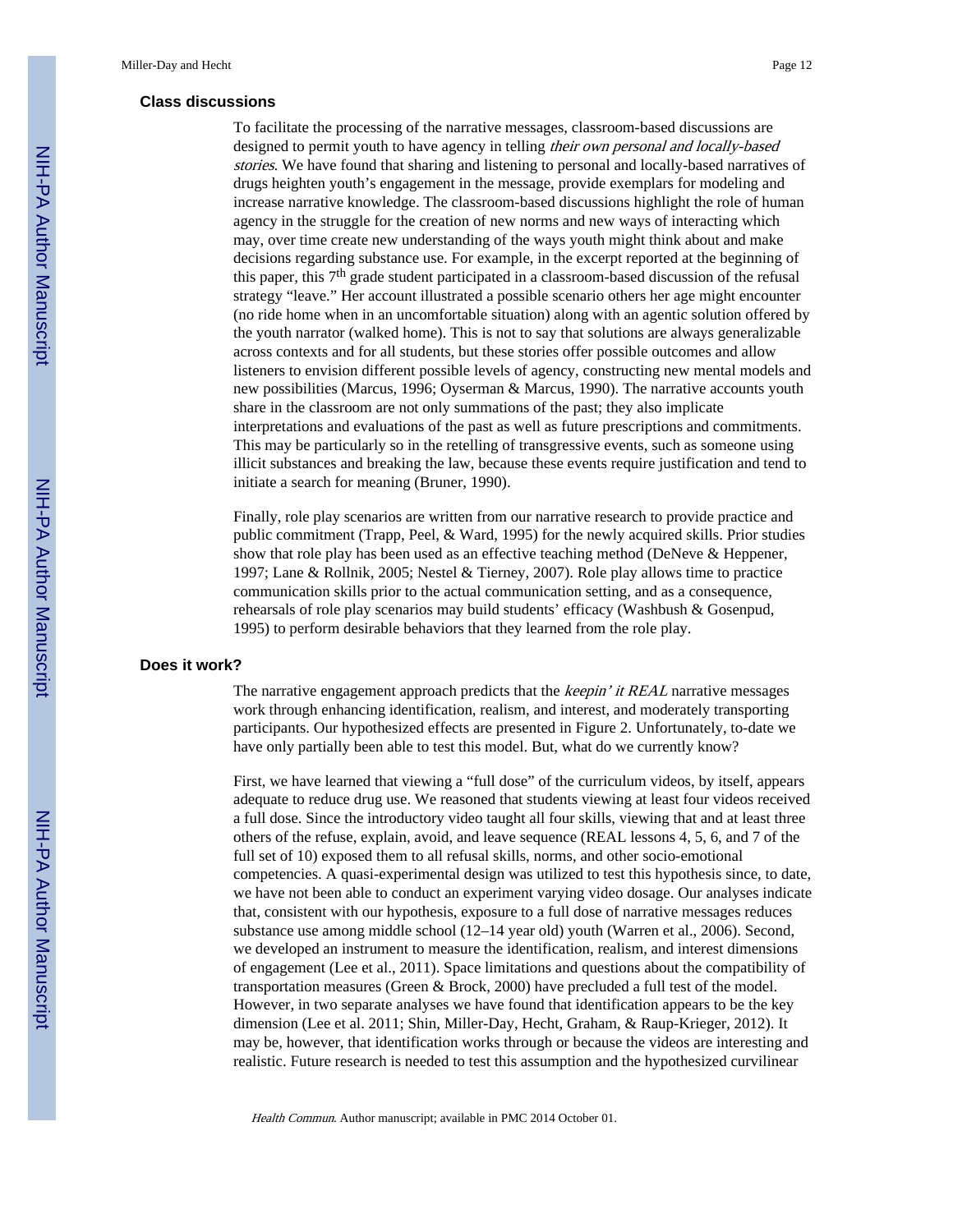relationship to transportation. We turn next to the effects of the process of developing narrative messages on youth.

### **Booster messages designed by youth**

Our approach leads us to predict that youth who create narrative messages will likely be influenced by that development process. We argue that the process of creating narratives is transformative. Our logic follows the same path described above. We believe that in creating narratives, developers are engaged in knowledge and behavioral models that are transformative. While we switch from a message reception to message creation process, the argument remains the same. Creating narratives enhances existing mental models of prosocial behaviors and/or creates new mental models. The process also provides behavioral models that teach skills and enhance self and response efficacy. And, this process works by engaging the youth developers – they identify with the narratives they create, they are interested in the process of development, and they find their own narratives (i.e., the ones they are creating) realistic.

It is less clear, however, how transportation functions. One would first have to identify the maximal or ideal level of transportation given the presumed curvilinear relationship with outcomes (i.e., too much or too little detracts from effects). Writers, directors, videographers, graphic artists, sound designers (depending on the modality), should be able to achieve the maximal level of transportation as they retain a distance from the work. One might see the actors, for example, more completely transporting themselves in a full dramatic presentation. This may be problematic if they focus on the character or role so fully (e.g., transport themselves INTO the role) that they lose sight or focus on the message. Indeed, this is exactly what we found in some of our earlier research. In Hecht et al. (1993) we examined the effects of live presentations of narrative messages and video-based presentations of the same messages and learned that, in the live presentations, adolescents' heightened identification with the actors decreased the effectiveness of the program. When a post-performance discussion of key information was added, however, to the live performance, the effectiveness of the intervention was increased.

While there are other theories that provide cognitive models of some of the underlying processes involved in message production (see for example, Bem 1972), they do not fully tap the construct of "agency" these activities provide. Agency refers to a conscious belief in one's own capacity to control the world and make a difference (Ginwright, Noguera, & Cammarota, 2006; White & Wyn, 1998) and is one of the core elements of actively engaging youth in a democratic culture (Ginwright et al., 2006; Watts & Flanagan, 2007). Agency as a result of involvement in message production is best illustrated in the following story about one of the student *keepin' it REAL* message producers. Unknown to us, the youth evidently had a severe drinking problem. After producing the *keepin' it REAL* video messages, this youth started to be recognized in his community by younger program participants. He consequently reported feeling an obligation to these younger children and quit drinking alcohol and remained sober for the four years we were able to track him. Similarly, it is believed that youth who are engaged in narrative message creation develop a sense of personal agency that, we argue, should translate into enhanced efficacy and socioemotional competence, increased normative force, and, ultimately, healthier choices.

Again, we have not been afforded the opportunity to test this hypothesis. The current symposium (Krieger et al., this volume) begins this process by examining the types of messages produced by youth participating in *keepin' it REAL*. As part of an eighth grade "booster" component, designed to reinforce and enhance effects obtained in the seventh grade curriculum, youth create REAL messages in posters and/or radio and TV PSA formats.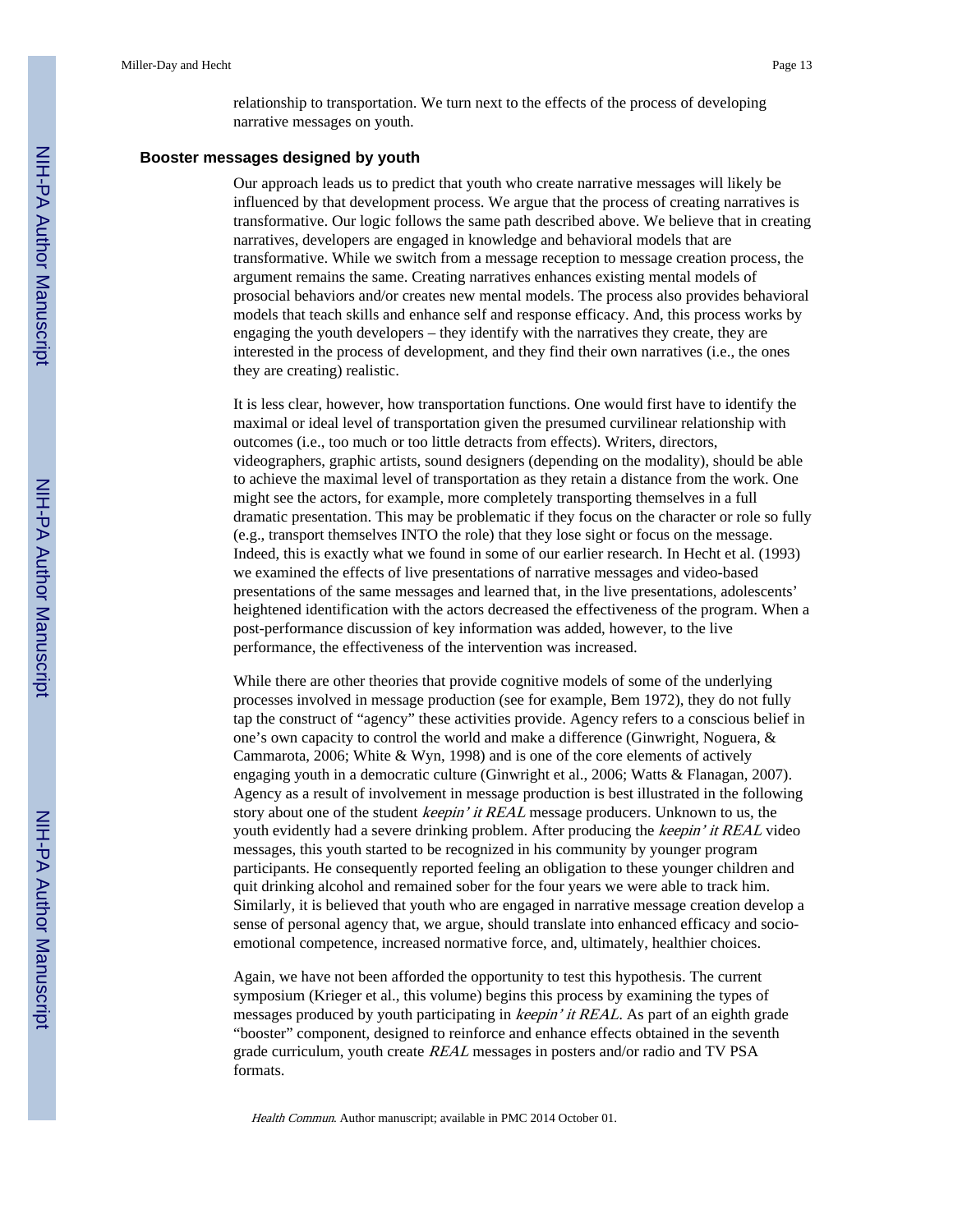# **Conclusions**

This narrative engagement framework for developing prevention interventions has guided our research studying personal narratives (Alberts et al., 1991; 1992; Hecht et al., 1992, 1993; Lee et al., 2011; Miller, 1998, 1999; Miller et al., 2000; Miller-Day, 2002; Miller-Day & Barnett, 2004; Pettigrew et al., 2011; 2012) and utilizing them to develop health messages (Hecht , Marsiglia et al., 2003; Hecht & Miller-Day, 2007; 2010; Miller-Day, 2008a; Miller-Day & Hecht, 2012). Our experiences and those of others have influenced our thinking and suggest that narratives, indeed, provide an effective health message design strategy. There is solid evidence to suggest that the NEF for adolescence substance use prevention might be transferred to other health topics. What is less clear, however, is why these messages are so powerful.

A narrative engagement framework is useful to guide prevention efforts, but also synthesizes and extends previous narrative research to provide a theoretical model of narrative effects. We posit that engaging narratives provide mental and behavioral models that have the ability to connect with hard-to-reach audiences and both strengthen existing prosocial beliefs and behaviors as well as counteract unhealthy ones. Cultural grounding is articulated as a means of developing engaging narratives and identifying narrative knowledge, cognitive and behavioral modeling, engagement (interest, realism, identification), and social proliferation as the causal mechanisms for narrative effects. As a result, this framework provides a coherent approach to narrative message development and evaluation that, we hope, will advance health message design.

In terms of future directions, while grounded in practices as well as theory and research, much of this approach remains untested. As *keepin it REAL* moves into its dissemination phase, we hope to be afforded the opportunity to investigate more of these theoretical assumptions. There has never been an experimental test of narrative and non-narrative versions of the curriculum. We do not have a clear understanding of the narrative influence of peer testimonials over other forms of evidence. Moreover, we have not yet formally investigated the effects of creating testimonial messages on the youth themselves. This is, of course, one of the advantages of large scale, community-based research. As the story unfolds, we invite other actors to participate in the narrative.

# **References**

- Alberts JK, Hecht ML, Miller-Rassulo M, Krizek RL. The communicative process of drug resistance among high school students. Adolescence. 1992; 27:203–226. [PubMed: 1539497]
- Alberts JK, Miller-Rassulo M, Hecht ML. A typology of drug resistance strategies. Journal of Applied Communication Research. 1991; 19:129–151.
- Alfano CA, Pina AA, Villalta IK, Beidel DC, Ammerman RT, Crosby LE. Mediators and moderators of outcome in the behavioral treatment of childhood social phobia. Journal of the American Academy of Child & Adolescent Psychiatry. 2009; 48:945–953. [PubMed: 19625981]
- Bae H. Entertainment-education and recruitment of cornea donors: The role of emotion and issue involvement. Journal of Health Communication. 2008; 13:20–36. [PubMed: 18307134]
- Bandura A. Self-efficacy: Toward a unifying theory of behavioral change. Psychological Review. 1977; 84:191–215. [PubMed: 847061]
- Bandura A. The assessment and predictive generality of self-percepts of efficacy. Journal of Behavior Therapy and Experimental Psychiatry. 1982; 13:195–199. [PubMed: 7142408]
- Bandura A. Social cognitive theory of mass communication. Media Psychology. 2002; 3:265–299.
- Barnett JM, Miller M. Adolescents' reported motivations to use or not use alcohol or other drugs. The Social Studies. 2001; 92:209–212.
- Barthes, R. The pleasure of the text. New York, NY: Hill & Wang; 1975.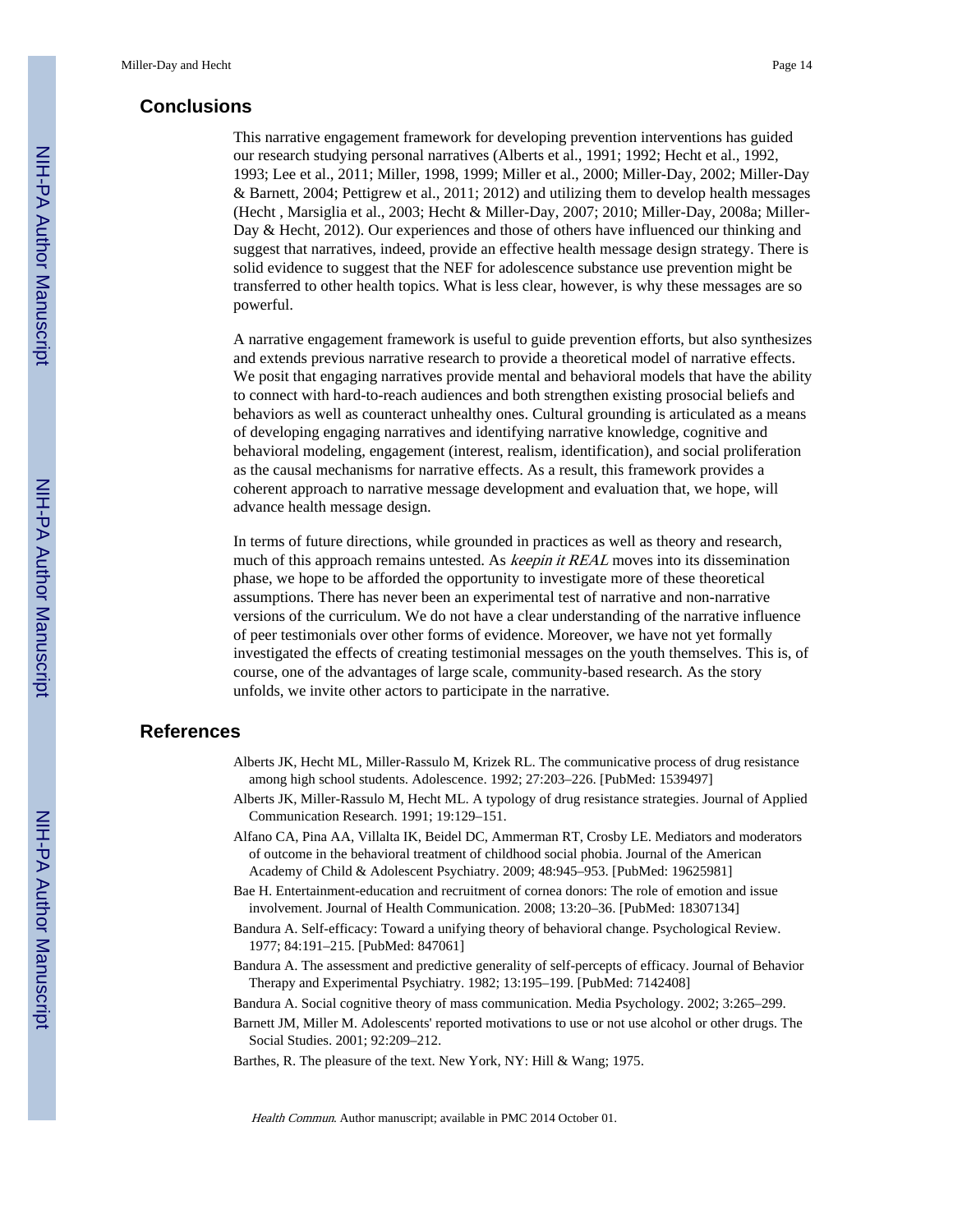- Bem, DJ. Self-perception theory. In: Berkowitz, L., editor. Advances in experimental social psychology. Vol. Vol 6. New York, NY: Academic Press; 1972. p. 1-62.
- Berkley-Patton J, Goggin K, Liston R, Bradley-Ewing A, Neville S. Adapting effective narrativebased HIV-prevention interventions to increase minorities' engagement in HIV/AIDS services. Health Communication. 2009; 24:199–209. [PubMed: 19415552]
- Beltramini RF. Perceived believability of warning label information presented in cigarette advertising. Journal of Advertising. 1988; 17:26–32.
- Bruner, J. Actual minds, possible worlds. Cambridge, MA: Harvard University Press; 1986.
- Bruner, J. Acts of meaning. Cambridge, MA: Harvard University Press; 1990.
- Bruner, J. The narrative creation of self. In: Angus, LE.; McLeod, J., editors. The handbook of narrative and psychotherapy: practice, theory, and research. Thousand Oaks, CA: Sage; 2004. p. 3-14.
- Burck C. Comparing qualitative research methodologies for systemic research: the use of grounded theory, discourse analysis and narrative analysis. Journal of Family Therapy. 2005; 27:237–262.
- Burnkrant RE, Cousineau A. Informational and normative social influence on buyer behavior. Journal of Consumer Research. 1975; 2(3):206–215.
- Busselle R, Bilandzic H. Fictionality and perceived realism in experiencing stories: A model of narrative comprehension and engagement. Communication Theory. 2008; 18(2):255–280.

Byrne, RMJ. The rational imagination: How people create counterfactual alternatives to reality. Cambridge, MA: MIT Press; 2005.

- Campbell RG, Babrow AS. The role of empathy in responses to persuasive risk communication: Overcoming resistance to HIV prevention messages. Health Communication. 2004; 16:159–182. [PubMed: 15090283]
- Charon, R.; Montello, M. Stories matter: The role of narrative in medical ethics. New York, NY: Psychology Press; 2002.
- Connelly FM, Clandinin DJ. Stories of experience and narrative inquiry. Educational Researcher. 1990; 19(5):2–14.
- Clandinin, DJ.; Connelly, FM. Narrative inquiry: Experience and story in qualitative research. San Francisco, CA: Jossey-Bass; 2004.
- Cohen J. Defining identification: a theoretical look at the identification of audiences with media characters. Mass Communication and Society. 2001; 4:245–264.
- Colby M, Hecht ML, Miller-Day M, Krieger JR, Syvertsen AK, Graham JW, Pettigrew J. Adapting school-based substance use prevention curriculum through cultural grounding: A review and exemplar of adaptation processes for rural schools. American Journal of Community Psychology. in press
- Cormier, S.; Nurius, P.; Osborn, CJ. Interviewing and change strategies for helpers: fundamental skills and cognitive-behavioral interventions. Belmont, CA: Cengage Learning; 2008.
- Crowley, S.; Hawhee, D. Ancient rhetorics for contemporary students. 4th ed.. White Plains, NY: Longman Publisher; 2008.
- DeNeve KM, Heppner MJ. Role play simulations: The assessment of an active learning technique and comparisons with traditional lectures. Innovative Higher Education. 1997; 21:231–246.
- Epstein J, Thomson NR, Collins KK, Pancella T. A longitudinal comparison of two versions of an interactive multimedia substance abuse education program. Journal of Child & Adolescent Substance Abuse. 2009; 18:302–321.
- Felman, S.; Laub, D. Testimony: Crisis of witnessing in literature, psychoanalysis, and history. New York: Routledge; 1992.
- Fisher, WR. Human communication as narration: Toward a philosophy of reason, value, and action. Columbia, SC: University of South Carolina Press; 1987.
- Fisher WR. Clarifying the narrative paradigm. Communication Monographs. 1989; 56:55–58.
- Galavotti C, Pappas-DeLuca KA, Lansky A. Modeling and reinforcement to combat HIV: The MARCH approach to behavior change. American Journal of Public Health. 2001; 91:1602–1607. [PubMed: 11574317]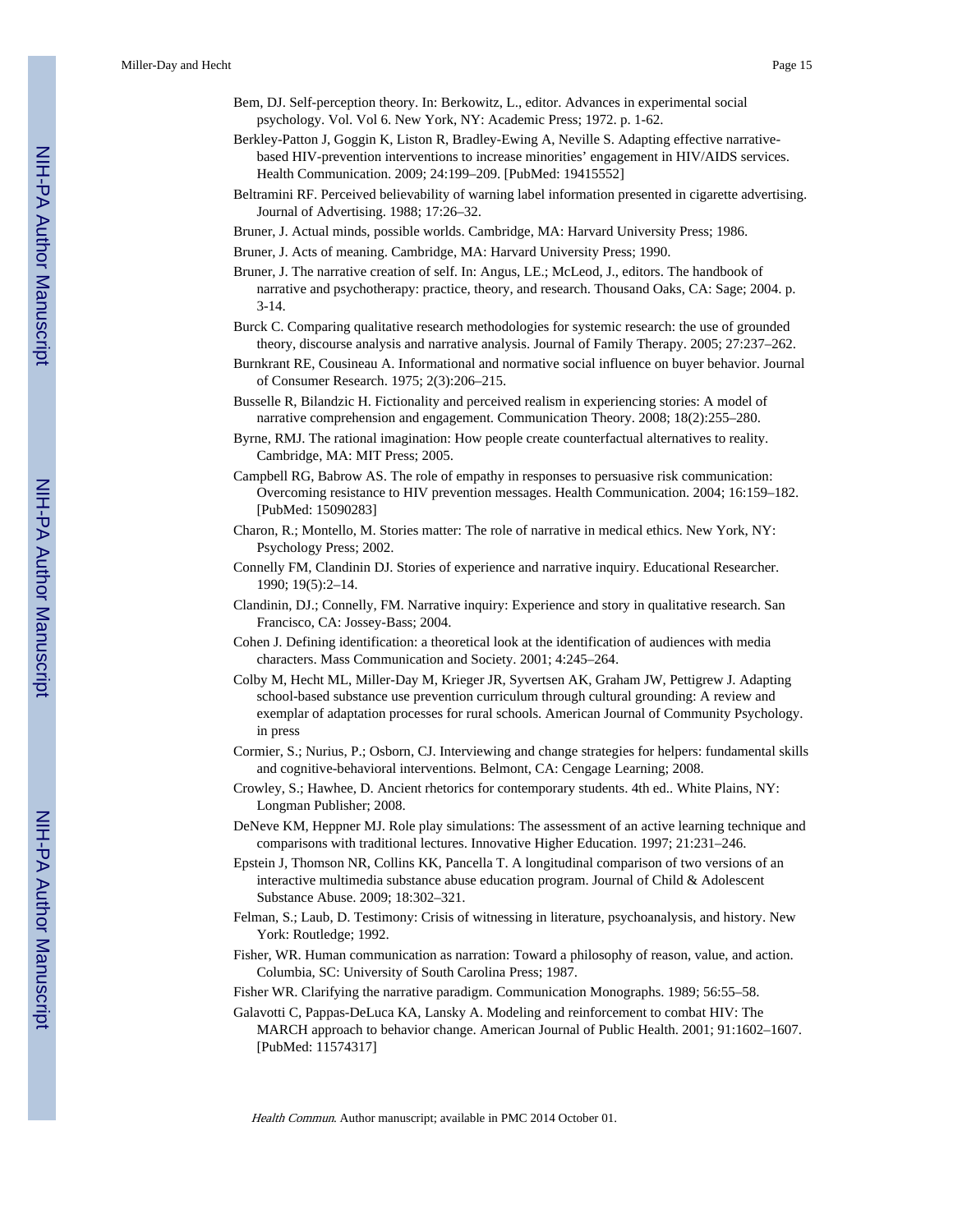- Gergen KJ, Gergen MM. Narrative and the self as relationship. Advances in Experimental Social Psychology. 1988; 21:17–56.
- Ginwright, SA.; Noguera, P.; Cammarota, J., editors. Beyond resistance! Youth activism and community change. New York, NY: Routledge; 2006.
- Glik D, Nowak G, Valente T, Sapsis K, Martin C. Youth performing arts entertainment-education for HIV/AIDS prevention and health promotion: Practice and research. Journal of Health Communication. 2002; 3:263–282. [PubMed: 10977258]
- Goodson, IF.; Gill, SR. Narrative pedagogy: Life history and learning. New York, NY: Peter Lang; 2010.
- Green MC. Narratives and cancer communication. Journal of Communication. 2006; 56:163–183.
- Green MC, Brock TC. The role of transportation in the persuasiveness of public narratives. Journal of Personality and Social Psychology. 2000; 79:701–721. [PubMed: 11079236]
- Green, MC.; Garst, J.; Brock, TC. The power of fiction: Determinants and boundaries. In: Shrum, LJ., editor. The psychology of entertainment media: Blurring the lines between entertainment and persuasion. Mahwah, NJ: Lawrence Erlbaum Associates; 2004.
- Green, M.; Strange, J.; Brock, T. Narrative impact: Social and cognitive foundations. Mahwah, NJ: Lawrence Erlbaum Associates; 2002.
- Hamill R, Wilson TD, Nisbett RE. Insensitivity to sample bias: Generalizing from atypical cases. Journal of Personality and Social Psychology. 1980; 39:578–589.
- Hecht ML, Alberts JK, Miller-Rassulo M. A resistance to drug offers by college students. International Journal of Addictions. 1992; 27:997–1019.
- Hecht ML, Corman SR, Miller-Rassulo M. An evaluation of the drug resistance project: A comparison of film versus live performance media. Health Communication. 1993; 5:75–88.
- Hecht, ML.; Jackson, RL.; Ribeau, S. African American communication: Exploring identity and culture. 2nd ed.. Mahwah, NJ: Lawrence Erlbaum Associates; 2003.
- Hecht ML, Krieger JL. The principle of cultural grounding in school-based substance abuse prevention. Journal of Language and Social Psychology. 2006; 25:301–319.
- Hecht ML, Marsiglia FF, Elek E, Wagstaff DA, Kulis S, Dustman P, Miller-Day M. Culturallygrounded substance use prevention: An evaluation of the keepin' it R.E.A.L. curriculum. Prevention Science. 2003; 4:233–249. [PubMed: 14598996]
- Hecht ML, Miller-Day M. The Drug Resistance Strategies Project as translational research. Journal of Applied Communication Research. 2007; 35:343–349.
- Hecht, ML.; Miller-Day, M. The Drug Resistance Strategies Project: Using narrative theory to enhance adolescents' communication competence. In: Frey, L.; Cissna, K., editors. Routledge Handbook of Applied Communication. New York, NY: Routledge; 2009. p. 535-557.
- Hecht ML, Miller-Day MA. "Applied" aspects of the drug resistance strategies project. Journal of Applied Communication Research. 2010; 38:215–229. [PubMed: 20711485]
- Herman, D.; Jahn, M.; Ryan, ML. Routledge encyclopedia of narrative theory. New York, NY: Taylor & Francis; 2005.
- Hinyard LJ, Kreuter MW. Using narrative communication as a tool for health behavior change: A conceptual, theoretical, and empirical overview. Health Education & Behavior. 2007; 34:777–792. [PubMed: 17200094]
- Hopfer S. Effects of a narrative HPV vaccination intervention aimed at reaching college women: A randomized controlled trial. Prevention Science. 2012; 13:173–182. [PubMed: 21993613]
- Hopfer S, Clippard JR. College women's HPV vaccine decision narratives. Qualitative Health Research. 2011; 21:262–277. [PubMed: 20841433]
- Hutchinson P, Wheeler J. The cost-effectiveness of health communication programs: What do we know? Journal of Health Communication. 2006; 11:7–45. [PubMed: 17148098]
- Johnson-Laird P. Models and heterogeneous reasoning. Journal of Experimental & Theoretical Artificial Intelligence. 2006; 18:121–148.
- Kiene SM, Barta WD. Personal narrative as a medium for STD/HIV intervention: A preliminary study. Journal of Applied Social Psychology. 2003; 33:2327–2340.
- Kincaid DL. Drama, emotion, and cultural convergence. Communication Theory. 2002; 12:136–152.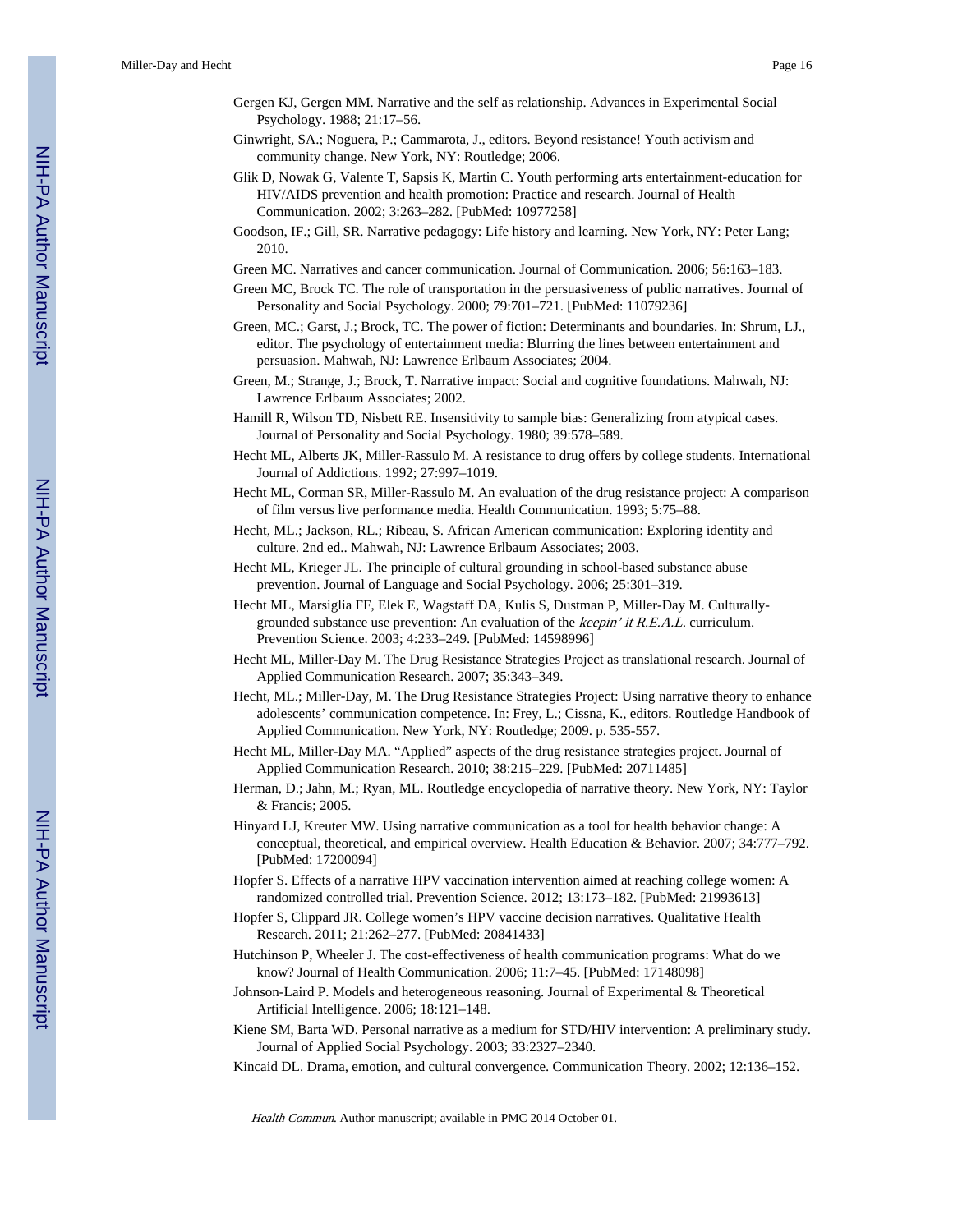Klaver E. Spectatorial theory in the age of media culture. New Theatre Quarterly. 1995; 11:309–321.

- Kreiswirth M. Merely telling stories? Narrative and knowledge in the human sciences. Poetics Today. 2000; 21:293–318.
- Krizek RL, Hecht ML, Miller-Rassulo M. Language as an indicator of risk in the prevention of drug use. Journal of Applied Communication Research. 1993; 21:245–262.
- Kreuter MW, Buskirk TD, Holmes K, Clark EM, Robinson L, Si X, Mathews K. What makes cancer survivor stories work? An empirical study among African American women. Journal of Cancer Survivorship. 2008; 2(1):33–44. [PubMed: 18648985]
- Kreuter MW, Green MC, Cappella JN, Slater MD, Wise ME, Storey D, Woolley S. Narrative communication in cancer prevention and control: A framework to guide research and application. Annals of Behavioral Medicine. 2007; 33:221–235. [PubMed: 17600449]
- Krieger JL, Coveleski S, Hecht ML, Miller-Day M, Graham J, Pettigrew J, Kootsikas A. From kids, through kids, to kids: Examining the social influence strategies used by adolescents to promote prevention among peers. Health Communication. (current issue).
- Langellier KM. Personal narratives: Perspectives on theory and research. Text and Performance Quarterly. 1989; 9:243–276.
- Lane C, Rollnick S. The use of simulated patients and role-play in communication skills training: A review of the literature to August 2005. Patient Education and Counseling. 2005; 67:13–20. [PubMed: 17493780]
- Larkey LK, Lopez AM, Minnal A, Gonzalez J. Storytelling for promoting colorectal cancer screening among underserved Latina women: A randomized pilot study. Cancer, Culture, and Literacy. 2009; 16:79–87.
- Larkey LK, Gonzalez JA. Storytelling for promoting colorectal cancer prevention and early detection among Latinos. Patient Education and Counseling. 2007; 67:272–278. [PubMed: 17524595]
- Larkey L, Hecht ML. A model of effects of narrative as culture-centric health promotion. Journal of Health Communication. 2010; 15:114–135. [PubMed: 20390982]
- Larson RJ, Woloshin S, Schwartz LM, Welch HG. Celebrity endorsements of cancer screening. Journal of the National Cancer Institute. 2005; 97:693–695. [PubMed: 15870440]
- Lauby JL, Smith PJ, Stark M, Person B, Adams J. A community-level HIV prevention intervention for inner-city women: Results of the women and infants demonstration projects. American Journal of Public Health. 2000; 90:216–222. [PubMed: 10667182]
- Lee JK, Hecht ML, Miller-Day M, Elek E. Evaluating mediated perception of narrative health messages: The perception of narrative performance scale. Communication Methods and Measures. 2011; 5:126–145. [PubMed: 21822459]
- Liebes, T.; Katz, E. The export of meaning: Cross-cultural readings of Dallas. New York, NY: Oxford University Press; 1990.
- Lockspeiser TM, O'Sullivan P, Teherani A, Muller J. Understanding the experience of being taught by peers: The value of social and cognitive congruence. Advances in Health Sciences Education. 2006; 13:361–372. [PubMed: 17124627]
- Mann C, Hecht ML, Valentine KB. Performance in a social context: Date rape versus date right. Central States Speech Journal. 1988; 39:269–280.
- Marcus RF. The friendships of delinquents. Adolescence. 1996; 31:145–158. [PubMed: 9173780]
- McDonald, J.; Grove, J. Youth for youth: Piecing together the peer education jigsaw; Paper presented at the 2nd International Conference on Drugs and Young People, Exploring the Bigger Picture; Melbourne, Australia. 2001 Apr. Retrieved from<http://www.peer.ca/mcdonald.pdf>
- Miller, M. (Re)presenting voices in dramatically scripted research. In: Banks, A.; Banks, S., editors. Fiction in social research: By ice or fire. Newbury Park, CA: AltaMira Press/Sage; 1998. p. 67-78.
- Miller M, Hecht M, Stiff J. An exploratory measurement of engagement with live and film media. Journal of the Illinois Speech and Theatre Association. 1998; 49:69–83.
- Miller, M.; Alberts, JK.; Hecht, ML.; Trost, M.; Krizek, RL. Adolescent relationships and drug use. Mahwah, NJ: Lawrence Erlbaum Associates; 2000.
- Miller MA. The social process of drug resistance in a relational context. Communication Studies. 1999; 49:358–375.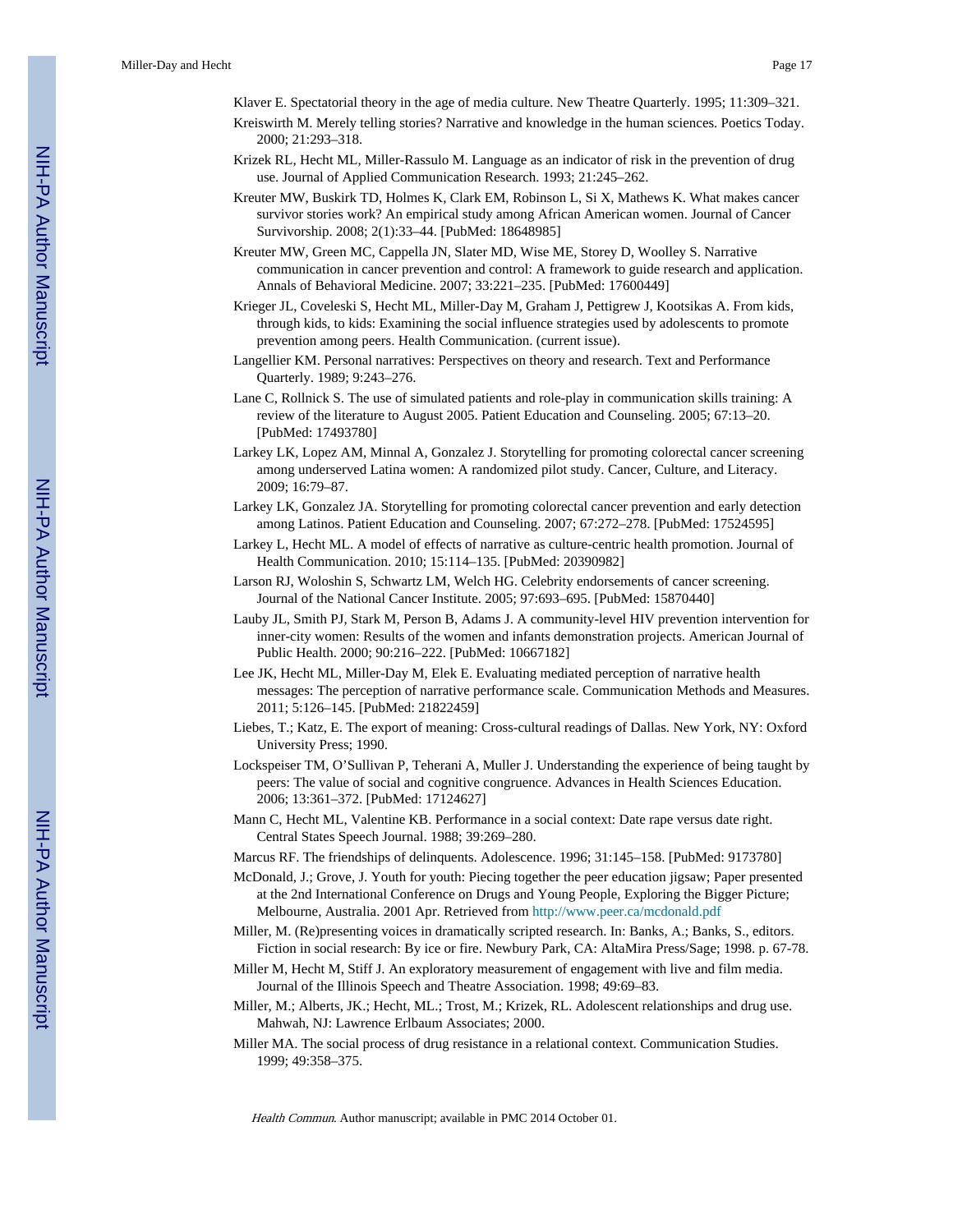- Miller-Day M. Parent-adolescent communication about alcohol, tobacco, and other drug use. Journal of Adolescent Research. 2002; 17:604–616.
- Miller-Day M. U.S. parent-offspring discourse about alcohol and other drugs. Language and Communication Journal. 2005; 10:10–18.
- Miller-Day M. Translational performances: Toward relevant, engaging, and empowering social science. Forum: Qualitative Social Research. 2008a; 9 Article 54.
- Miller-Day M. Talking to youth about drugs: What do youth say about parental strategies? Family Relations. 2008b; 57:1–12.
- Miller-Day M, Barnett J. "I'm not a druggie": Adolescents' ethnicity and (erroneous) beliefs about drug use norms. Health Communication. 2004; 16:207–231.
- Miller-Day M, Dodd A. Toward a descriptive model of parent-offspring communication about alcohol and other drugs. Journal of Social and Personal Relationships. 2004; 21:73–95.
- Miller-Day, M.; Hecht, ML. *Keepin' it REAL* when developing narrative health messages. In: Goodboy, AK.; Shultz, K., editors. Introduction to communication studies: Translating scholarship into meaningful practice. Dubuque, IA: Kendall Hunt; 2012.
- Miller-Rassulo M. The mother-daughter relationship: Narrative as a path to understanding. Women's Studies in Communication. 1992; 15(2):1–21.
- Miller-Rassulo M, Hecht ML. Performance as persuasion: Trigger-scripting as a tool for education and persuasion. Literature in Performance. 1988; 2:40–55.
- Moen T. Reflections on the narrative research approach. International Journal of Qualitative Methods. 2008; 5:56–69.
- Moyer-Guse E. Towards a theory of entertainment persuasion: Explaining the persuasive effects of entertainment-education messages. Communication Theory. 2008; 18:407–425.
- Murphy FC, Wilde G, Ogden N, Barnard PJ, Calder AJ. Assessing the automaticity of moral processing: Efficient coding of moral information during narrative comprehension. The Quarterly Journal of Experimental Psychology. 2009; 62:41–49. [PubMed: 18720279]
- Nestel D, Tierney T. Role-play for medical students learning about communication: Guidelines for maximizing benefits. BMC Medical Education. 2007; 7:3–11. [PubMed: 17335561]
- Oyserman D, Markus HR. Possible selves in balance: Implications for delinquency. Journal of Social Issues. 1990; 46:141–157.
- Pettigrew J, Miller-Day M, Krieger J, Hecht ML. Alcohol and other drug resistance strategies employed by rural adolescents. Journal of Applied Communication Research. 2011; 39:103–122. [PubMed: 21552345]
- Pettigrew J, Miller-Day M, Krieger J, Hecht ML. The rural context of illicit substance offers: A study of Appalachian rural adolescents. Journal of Adolescent Research. 2012
- Philipsen, G. The prospect for cultural communication. In: Kincaid, DL., editor. Communication theory: Eastern and Western perspectives. San Diego, CA: Academic Press; 1987. p. 245-254.
- Polkinghorne, DE. Narrative knowing and the human sciences. Albany, NY: SUNY Press; 1988.
- Polkinghorne DE. Narrative configuration in qualitative analysis. International Journal of Qualitative Studies in Education. 1995; 8:5–23.
- Pollner M, Stein J. Narrative mapping of social worlds: The voice of experience in Alcoholics Anonymous. Symbolic Interaction. 1996; 19:203–223.
- Rashid MS, Sobowale O, Gore D. A near-peer teaching program designed, developed and delivered exclusively by recent medical graduates for final year medical students sitting the final objective structured clinical examination (OSCE). BMC Medical Education. 2011; 11(11):1–7. [PubMed: 21219639]
- Robillard AG, Larkey L. Health disadvantages in colorectal cancer screening among African Americans: Considering the cultural context of narrative health promotion. Journal of Health Care for the Poor and Underserved. 2009; 20:102–119. [PubMed: 19711496]
- Robson, C. Real world research. 2nd ed.. Oxford: Blackwell Publishing; 2002.
- Rogers EM, Vaughan PW, Swalehe RMA, Rao N, Svenkerud P, Sood S. Effects of an entertainment education radio soap opera on family planning behavior in Tanzania. Studies in Family Planning. 1999; 30:193–211. [PubMed: 10546311]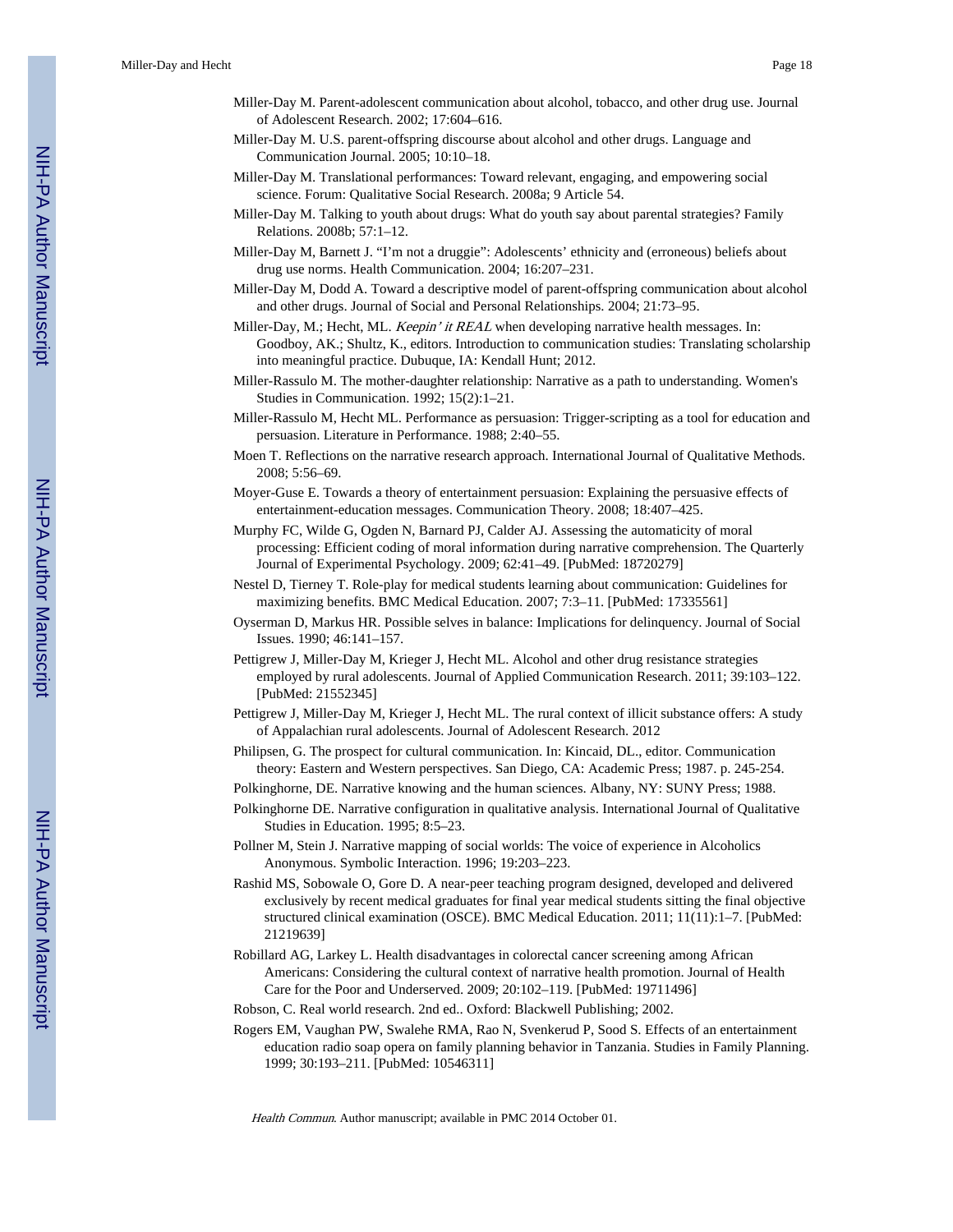- Roser C. Involvement, attention, and perceptions of message relevance in the response to persuasive appeals. Communication Research. 1990; 17:571–600.
- Russell RL, Lucariello J. Narrative, yes: Narrative ad infinitum, no! American Psychologist. 1992; 47:671–672.
- Salmon, CT. Summary report: Setting a research agenda for entertainment-education; A conference sponsored by Centers for Disease Control and Prevention Office of Communication; 2001. Retrieved October 24, 2010 from <http://www.cdc.gov/HealthMarketing/PDF/eersrcha.pdf>
- Schrank F, Engels D. Bibliotherapy as a counseling adjunct: Research findings. The Personnel and Guidance Journal. 1981; 50:143–147.
- Shimp TA, Wood SL, Smarandescu L. Self-generated advertisements: Testimonials and the perils of consumer exaggeration. Journal of Advertising Research. 2007; 47(4):453–461.
- Shin, Y.; Miller-Day, M.; Hecht, ML.; Graham, JW.; Raup-Krieger, J. Entertainment-education as prevention tools for school-based substance use intervention; Presented at the meeting of the Society of Prevention Research; Washington D.C., U.S. Jun. 2012
- Slater MD, Rouner D. Entertainment-education and elaboration likelihood: Understating the processing of narrative persuasion. Communication Theory. 2002; 12:173–191.
- Slater MD, Rouner D, Long M. Television dramas and support for controversial public policies: Effects and mechanisms. Journal of Communication. 2006; 56:235–252.
- Smith RA, Downs E, Witte K. Drama theory and entertainment education: Exploring the effects of a radio drama on behavioral intentions to limit HIV transmission in Ethiopia. Communication Monographs. 2007; 74:133–153.
- Southwell, BG.; Yzer, MC. The roles of interpersonal communication in mass media campaigns. In: Beck, C., editor. Communication yearbook. Vol. 31. New York: Lawrence Erlbaum Associates; 2007. p. 420-462.
- Strange JJ, Leung CC. How anecdotal accounts in news and in fiction can influence judgments of a social problem's urgency, causes, and cures. Personality and Social Psychology Bulletin. 1999; 25:436–449.
- Tal-Or N, Cohen J. Understanding audience involvement: Conceptualization and manipulation of identification and transportation. Poetics. 2010; 38:402–418.
- Taylor SE, Thompson SC. Stalking the elusive "vividness" effect. Psychological Review. 1982; 89:155–181.
- Tobler NS, Roona MR, Ochshorn P, Marshall DG, Streke AV, Stackpole KM. School-based adolescent drug prevention programs: 1998 metaanalysis. Journal of Primary Prevention. 2000; 20:275–336.
- Trapp JN, Peel DS, Ward CE. Evaluating the effectiveness of role playing simulation and other methods in teaching management skills. Developments in Business Simulation and Experiential Exercise. 1995; 22:116–123.
- Turner G, Shepherd J. A method in search of a theory: Peer education and health promotion. Health Education Research. 1999; 14:235–247. [PubMed: 10387503]
- Valente TW, Hoffman BR, Ritt-Olson A, Lichtman K, Johnson CA. Effects of a social-network method for group assignment strategies on peer-led tobacco prevention programs in schools. American Journal of Public Health. 2003; 93:1837–1843. [PubMed: 14600050]
- Vorderer P. Audience involvement and program loyalty. Poetics. 1993; 22:89–98.
- Warren JR, Hecht ML, Wagstaff DA, Elek E, Ndiaye K, Dustman P, Marsiglia FF. Communicating prevention: The effects of the *keepin' it REAL* classroom videotapes and televised PSAs on middle-school students' substance use. Journal of Applied Communication Research. 2006; 34:209–227.
- Washbush J, Gosenpud J. Simulation performance, learning, and struggle. Developments in Business Simulation and Experiential Exercises. 1995; 22:1–4.
- Watts R, Flanagan C. Pushing the envelope on youth civic engagement: A developmental and liberation psychology approach. Journal of Community Psychology. 2007; 35:779–792.
- West Group. Corpus Juris Secundum. St. Paul, Minnesota: West Group; 2002.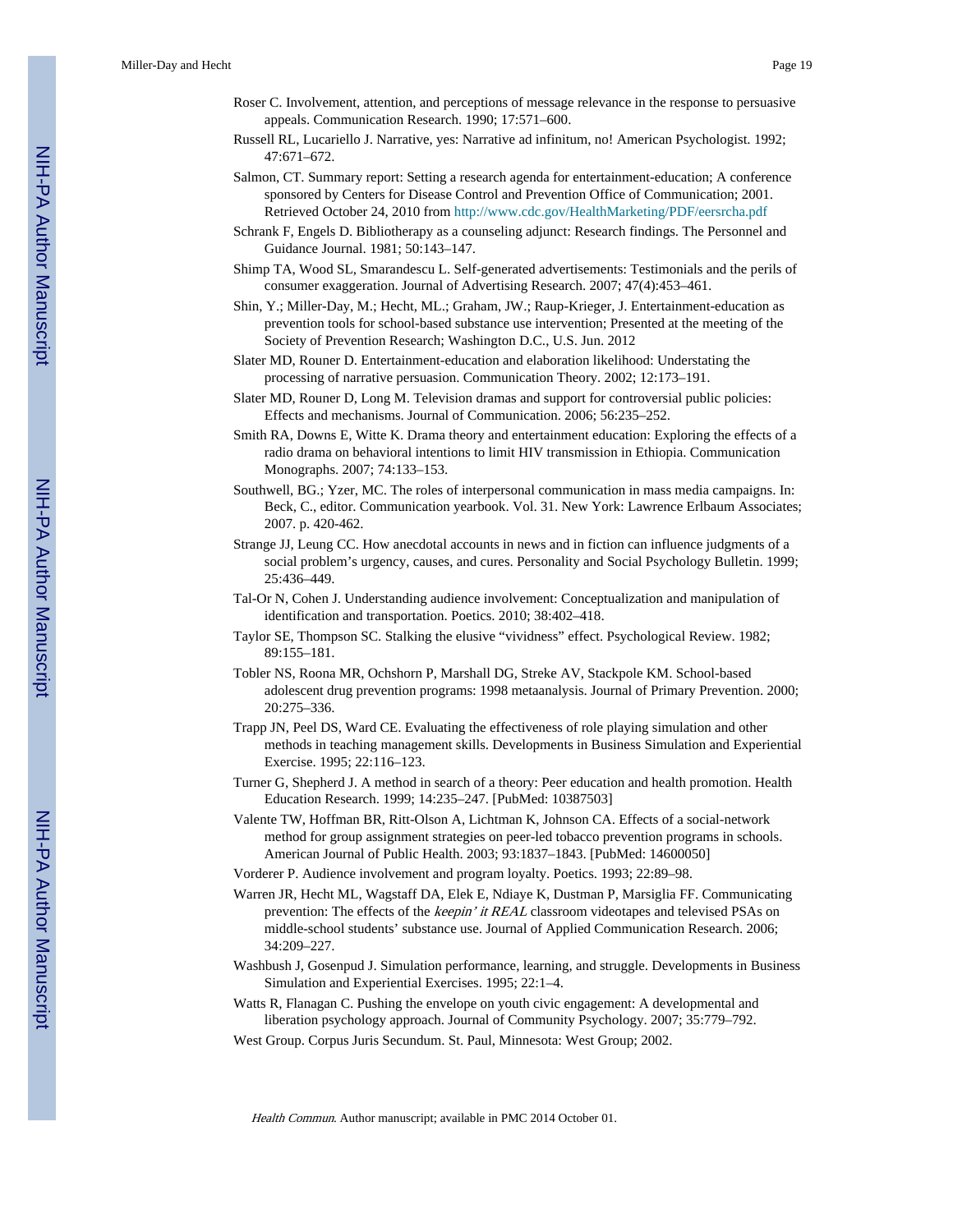- White, H. The value of narrativity in the representation of reality. In: Mitchell, WJT., editor. On narrative. Chicago, IL: The University of Chicago Press; 1981. p. 1-24.
- White R, Wyn J. Youth agency and social context. Journal of Sociology. 1998; 34:314–327.
- Whitney, P.; Smelser, NJ.; Baltes, PB. International encyclopedia of social behavioral sciences. Oxford, England: Pergamon; 2001. Schemas, frames, and scripts in cognitive psychology.
- Wilson, B.; Busselle, RW. Transportation into the narrative and perceptions of media realism; Paper presented at the Annual Conference of the International Communication Association; New Orleans, LA. May. 2004
- Winstron AS, Cupchik GC. The evaluation of high art and popular art. Visual Arts Research. 1992; 18:1–14.
- Winterbottom A, Bekker HL, Connera M, Mooney A. Does narrative information bias individual's decision making? A systematic review. Social Science & Medicine. 2008; 67:2079–2088. [PubMed: 18951673]
- Wirth, W. Involvement. In: Bryant, J.; Vorderer, P., editors. Psychology of entertainment. Mahwah, NJ: Lawrence Erlbaum Associates; 2006. p. 199-212.
- Zillmann D. Exemplification theory: Judging the whole by some of its parts. Media Psychology. 1999; 1:69–94.
- Zillmann, D.; Brosius, HB. Exemplification in communication: The influence of case reports on the perception of issues. Mahwah, NJ: Lawrence Erlbaum Associates; 2000.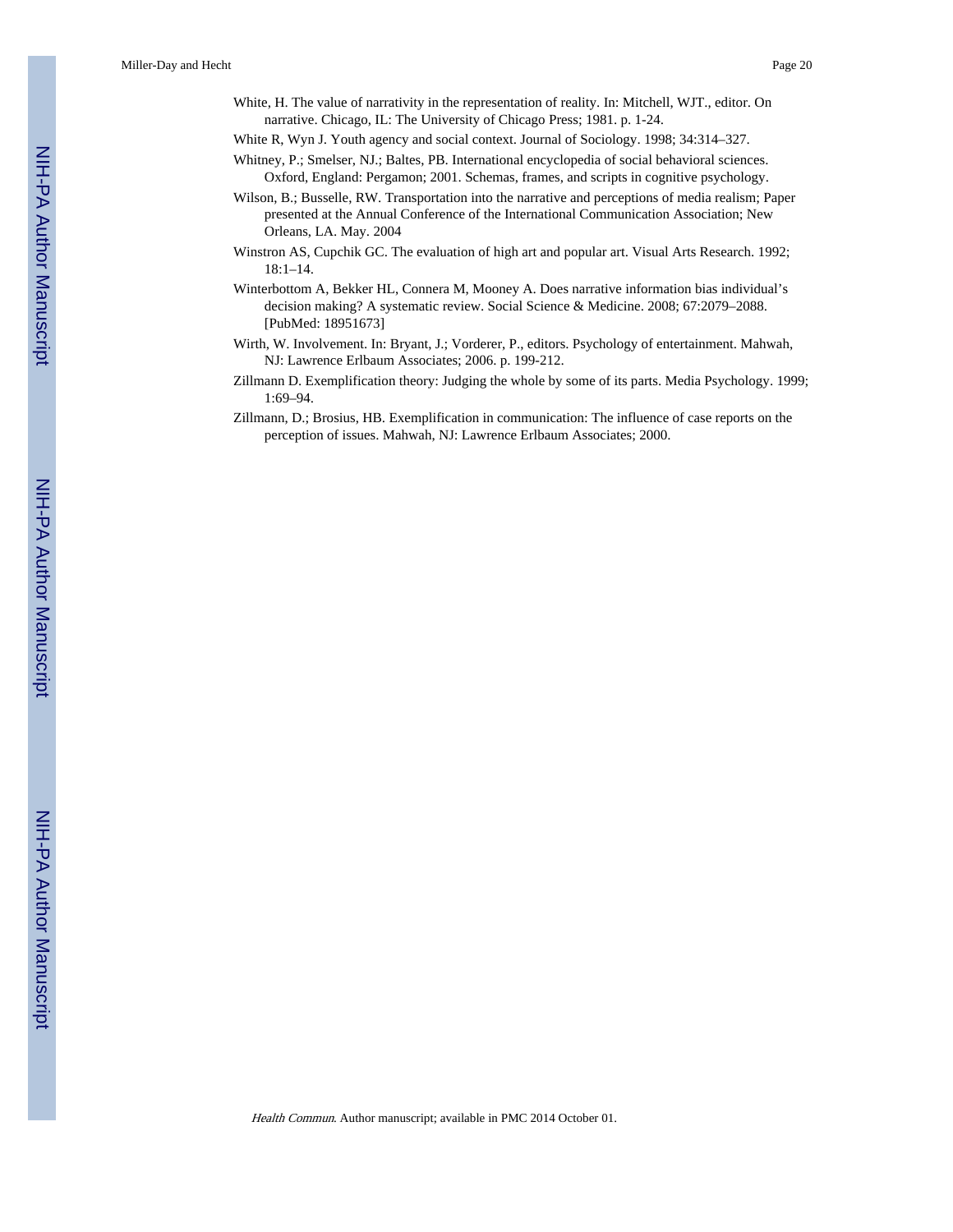

**Figure 1.** Narrative intervention development process